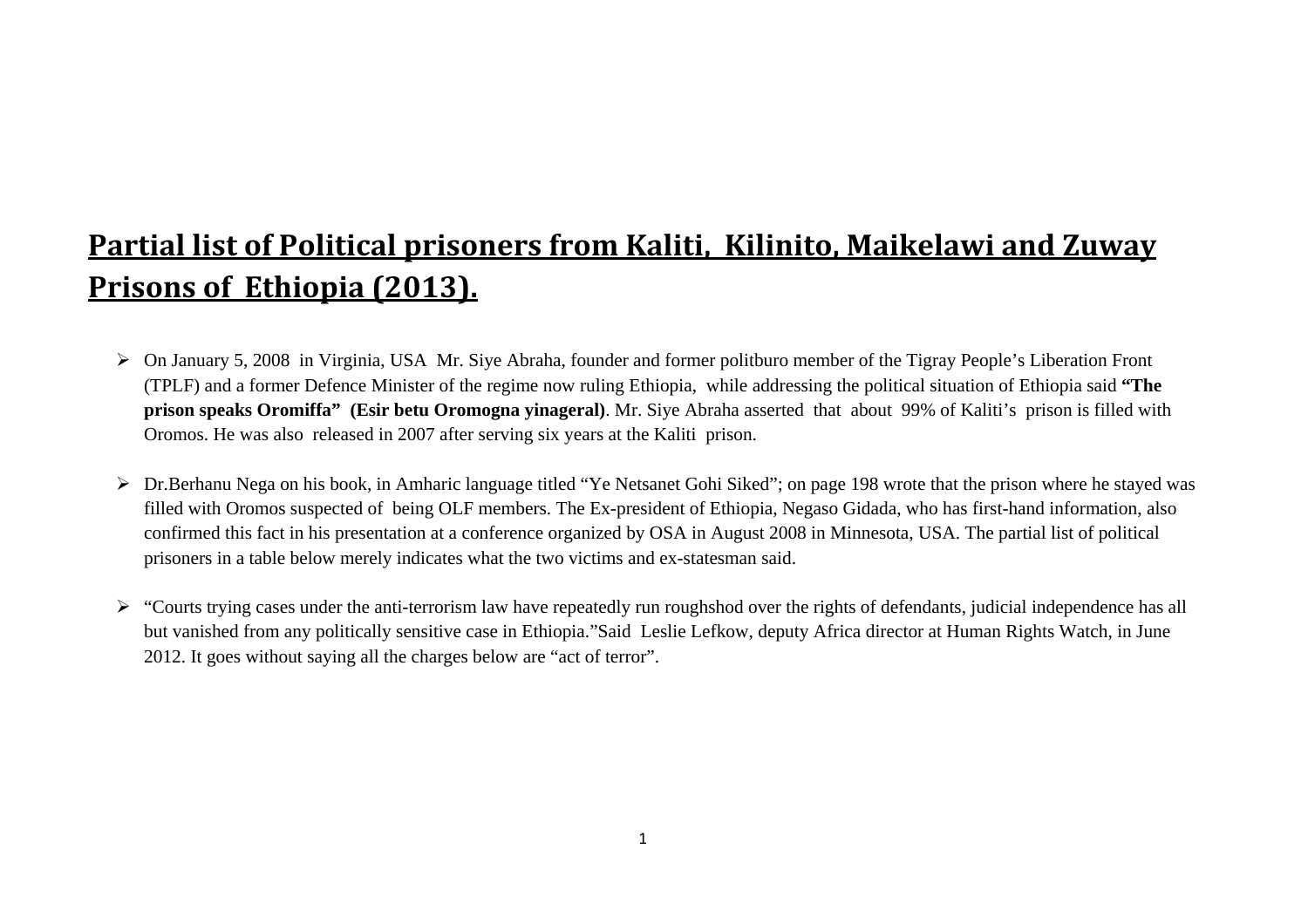| Nr.            | <b>Full name</b>               | <b>Gender</b> | <b>Nation</b> | <b>Type of Crime Charged for</b>             | <b>Sentenced to</b> | <b>Prison</b> |
|----------------|--------------------------------|---------------|---------------|----------------------------------------------|---------------------|---------------|
|                | Abere Asefa Abera              | M             | Amhara        | Act of terror                                | Death               | Kaliti        |
| $\sqrt{2}$     | Ahmed Ismael MudaMumed         | M             | Oromo         | Act of terror and instigating war            | Death               | Kaliti        |
| 3              | <b>Bayan Ahmed Ismael</b>      | M             | Oromo         | Act of terror and instigating war            | Death               | Kaliti        |
| $\overline{4}$ | Diribe Etana Gamachu           | $\mathbf F$   | Oromo         | Violating territorial integrity              | Death               | Kaliti        |
| 5              | Ibrahim Hassen Naliya          | M             | Ogadeni       | Act of terror                                | Death               | Kaliti        |
| 6              | Jamal Mustefa Adem             | M             | Oromo         | Act of terror and instigating war            | Death               | Kaliti        |
| $\overline{7}$ | Jumua Rufael Amin              | M             | Oromo         | Violating territorial integrity              | Death               | Kaliti        |
| 8              | Kadir Shakur Musie             | M             | Oromo         | Act of terror                                | Death               | Kaliti        |
| 9              | Liben Wariyo Guyyoo            | M             | Oromo         | Act of terror                                | Death               | Kaliti        |
| 10             | Melaku Tefera Tilahun          | M             | Amhara        | Act of terror                                | Death               | Kaliti        |
| 11             | <b>Mesfin Abebe Abdissa</b>    | M             | Oromo         | Act of terror                                | Death               | Kaliti        |
| 12             | Mohammed Ahmed Abdulahi        | M             | Ogadeni       | Act of terror                                | Death               | Kaliti        |
| 13             | Mohammed Hassen Mohammed       | $\mathbf{M}$  | Ogadeni       | Act of terror                                | Death               | Kaliti        |
| 14             | Tadasse Haile Mekonnen         | M             | Amhara        | Act of terror                                | Death               | Kaliti        |
| 15             | Urge Abebe Kabeta              | ${\bf F}$     | Oromo         | Violating territorial integrity              | Death               | Kaliti        |
|                |                                |               |               |                                              |                     |               |
| 16             | Abdulrashid Abdulahim          | M             | Oromo         | Act of terror                                | Life prison         | Kaliti        |
| 17             | Abdurahman Musa Etosa          | M             | Oromo         | Act of terror                                | Life prison         | Kaliti        |
| 18             | Abdurahaman Essa Metesso       | $\mathbf{M}$  | Oromo         | Act of terror                                | Life prison         | Kaliti        |
| 19             | Abdurashid Bashir Hussein      | M             | Oromo         | Act of terror                                | Life prison         | Kaliti        |
| 20             | Abere Asefa Abera              | M             | Amhara        | Act of terror                                | Life prison         | Kaliti        |
| 21             | <b>Alemu Getinet Abate</b>     | M             | Amhara        | Act of terror                                | Life prison         | Kaliti        |
| 22             | Aliyu Mume Bokolo              | M             | Oromo         | Act of terror                                | Life prison         | Kaliti        |
| 23             | <b>Amanuel Gamechu Duressa</b> | $\mathbf{M}$  | Oromo         | Violating territorial integrity              | Life prison         | Kaliti        |
| 24             | Amerar Bayikal Kasa            | M             | Amhara        | Act of terror                                | Life prison         | Kaliti        |
| 25             | <b>Andualem Arage</b>          | M             | Amhara        | Act of terror and to change the constitution | Life prison         | Kaliti        |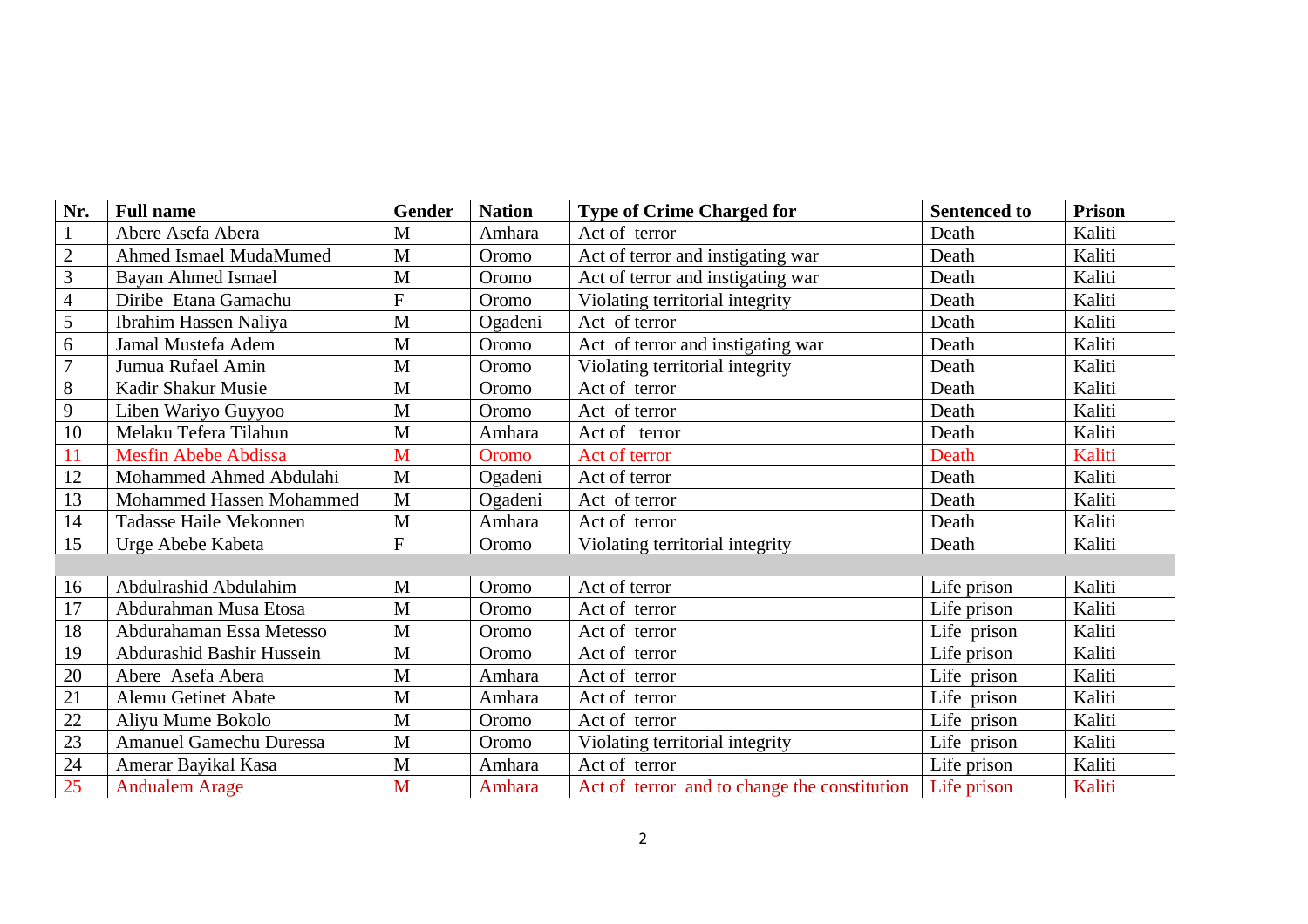|                 |                               |                |        | by force                            |             |        |
|-----------------|-------------------------------|----------------|--------|-------------------------------------|-------------|--------|
| 26              | <b>Asamnew Tsige</b>          | M              | Amhara | Act of terror                       | Life prison | Kaliti |
| 27              | Bakari Mohamed Abasena        | M              | Oromo  | Act of terror                       | Life prison | Kaliti |
| 28              | <b>Bashir Ahmed Mektal</b>    | M              | Oromo  | Instigating war                     | Life prison | Kaliti |
| 29              | Bashir Mustafa Ancho          | $\mathbf{M}$   | Oromo  | Act of terror                       | Life prison | Kaliti |
| 30              | Belay Abera Jabena            | M              | Oromo  | Violating territorial integrity     | Life prison | Kaliti |
| 31              | Bogale Gonfa Wayesa           | M              | Oromo  | Violating territorial integrity     | Life prison | Kaliti |
| 32              | <b>Cherinet Yemane Tadale</b> | M              | Amhara | Act of terror and instigating war   | Life prison | Kaliti |
| 33              | Daniel Ayalew Chorka          | M              | Amhara | Act of terror and instigating war   | Life prison | Kaliti |
| $\overline{34}$ | Demisew Anteneh Demelash      | M              | Amhara | Act of terror                       | Life prison | Kaliti |
| 35              | Dergu Etana Gamechu           | M              | Oromo  | Violating territorial integrity     | Life prison | Kaliti |
| 36              | Dula Moti Oljira              | M              | Oromo  | To change the constitution by force | Life prison | Kaliti |
| 37              | Emwayish Alemu Woldemikael    | $\mathbf F$    | Amhara | Act of terror                       | Life prison | Kaliti |
| 38              | Fayera Kitila Sankale         | M              | Oromo  | Violating territorial integrity     | Life prison | Kaliti |
| 39              | Fentahun Muhaba Mufti         | M              | Amhara | Act of terror                       | Life prison | Kaliti |
| 40              | <b>Getachew Brile Desse</b>   | M              | Amhara | Act of terror                       | Life prison | Kaliti |
| 41              | Getu Worku Nadew              | $\mathbf{M}$   | Gurage | Act of terror                       | Life prison | Kaliti |
| 42              | Girma Ragasa Wayesa           | M              | Oromo  | Violating territorial integrity     | Life prison | Kaliti |
| 43              | Gobena Belay Ayele            | M              | Amhara | Act of terror                       | Life prison | Kaliti |
| 44              | Godana Dayyuu                 | M              | Oromo  | Act of terror                       | Life prison | Kaliti |
| 45              | Goshrad Tsegaw Agafari        | M              | Amhara | Act of terror                       | Life prison | Kaliti |
| $46\,$          | Halima Abdi Mohammed          | $\overline{F}$ | Oromo  | Violating territorial integrity     | Life prison | Kaliti |
| 47              | Hassan Mohammed Hassan        | M              | Oromo  | Act of terror                       | Life prison | Kaliti |
| 48              | Hussein Usman Safa            | M              | Oromo  | Violating territorial integrity     | Life prison | Kaliti |
| 49              | Jatani Kuno Tunda             | M              | Oromo  | Act of terror                       | Life prison | Kaliti |
| 50              | Kadir Zenabu Abbabulgu        | M              | Oromo  | Act of terror                       | Life prison | Kaliti |
| 51              | Kebebe Girma Hunde            | M              | Silte  | Act of terror                       | Life prison | Kaliti |
| 52              | Kefaylehw Abdisa Dufera       | M              | Oromo  | Violating territorial integrity     | Life prison | Kaliti |
| 53              | Kefile Sinishaw Tadege        | M              | Amhara | Act of terror                       | Life prison | Kaliti |
| 54              | Kefiyaelew Tefera Dereso      | M              | Oromo  | To change the constitution by force | Life prison | Kaliti |
| 55              | Liban Wariyo Guyyuu           | M              | Oromo  | Act of terror                       | Life prison | Kaliti |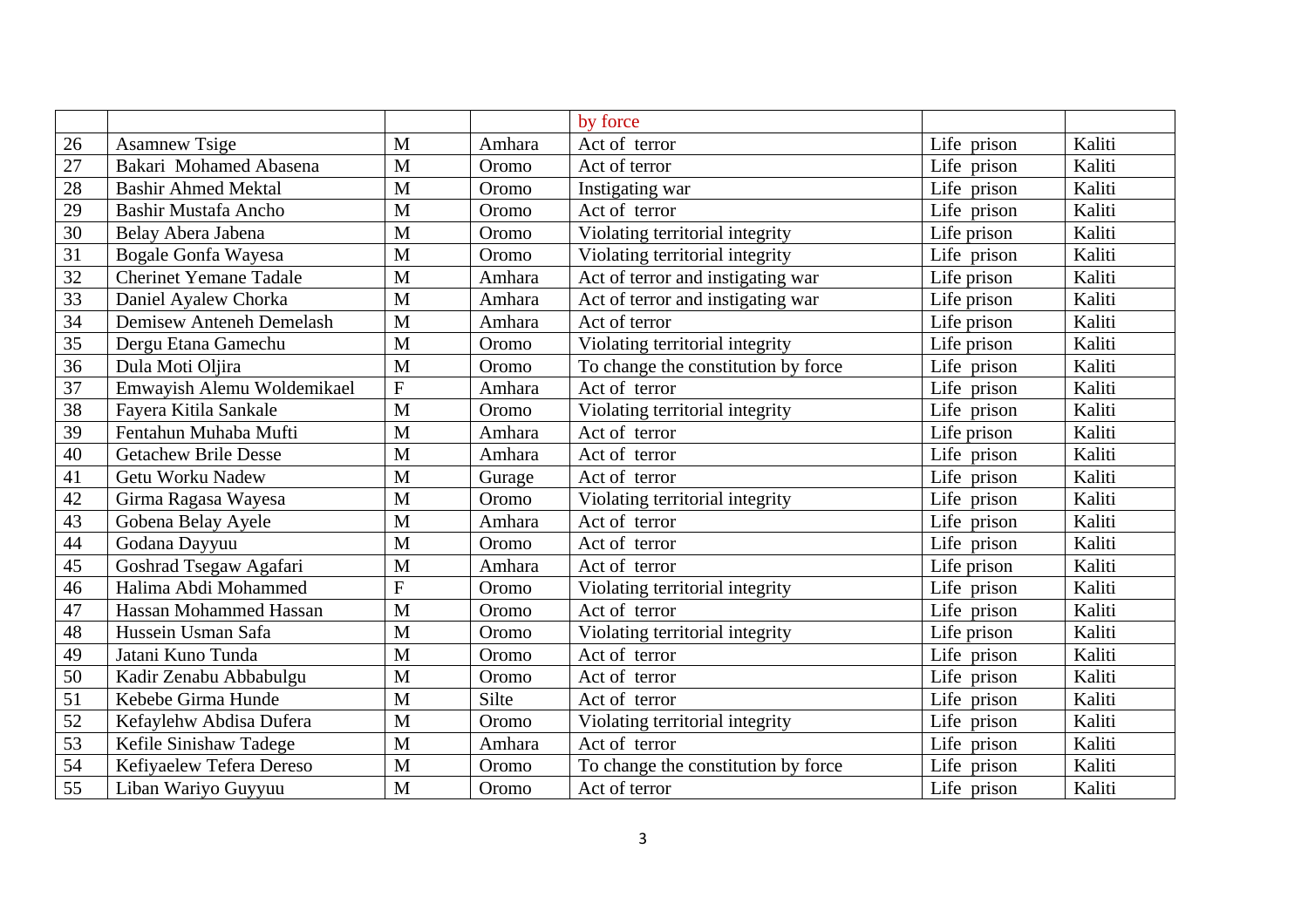| 56 | Mekonnen Worku Alemu            | M              | Amhara | Act of terror                     | Life prison | Kaliti |
|----|---------------------------------|----------------|--------|-----------------------------------|-------------|--------|
| 57 | Mengistu Abebe Aregawi          | M              | Amhara | Act of terror                     | Life prison | Kaliti |
| 58 | Mengistu Hordofa Mulata         | $\mathbf{M}$   | Oromo  | Act of terror and instigating war | Life prison | Kaliti |
| 59 | Mesfin Etana Fufa               | $\mathbf{M}$   | Oromo  | Act of terror and instigating war | Life prison | Kaliti |
| 60 | Mesganaw Tesema Tegegn          | M              | Amhara | Act of terror                     | Life prison | Kaliti |
| 61 | Meskir Kasa Wondim              | M              | Amhara | Act of terror                     | Life prison | Kaliti |
| 62 | Mitiku Tesfa Fafa               | M              | Amhara | Act of terror and instigating war | Life prison | Kaliti |
| 63 | Mohammed Dadhi Jarra            | M              | Oromo  | Act of terror                     | Life prison | Kaliti |
| 64 | <b>Mohamed Hussin Mohamed</b>   | M              | Oromo  | Act of terror and instigating war | Life prison | Kaliti |
| 65 | Musa Umar Wadiya                | $\mathbf{M}$   | Oromo  | Violating territorial integrity   | Life prison | Kaliti |
| 66 | Said Hassan Bashir              | M              | Oromo  | Violating territorial integrity   | Life prison | Kaliti |
| 67 | Solomon Ashagre Amberbir        | $\mathbf{M}$   | Amhara | Act of terror                     | Life prison | Kaliti |
| 68 | <b>Tahir Mohamed Usman</b>      | M              | Oromo  | Act of terror                     | Life prison | Kaliti |
| 69 | <b>Tamam Indris Ancho</b>       | M              | Oromo  | Act of terror                     | Life prison | Kaliti |
| 70 | Temesegen Bayileyegn Tsegaw     | $\mathbf M$    | Amhara | Act of terror                     | Life prison | Kaliti |
| 71 | <b>Tefera Mamo Cherkos</b>      | $\mathbf{M}$   | Amhara | Act of terror                     | Life prison | Kaliti |
| 72 | <b>Teshale Shiferaw Regassa</b> | M              | Oromo  | Violating territorial integrity   | Life prison | Kaliti |
| 73 | Tsige Habtemariam Chomasa       | M              | Amhara | Act of terror                     | Life prison | Kaliti |
| 74 | <b>Waleligne Hatisso</b>        | $\mathbf{M}$   | Sidama | Act of terror                     | Life prison | Kaliti |
| 75 | Wudineh Temesgen Alemu          | M              | Amhara | Act of terror                     | Life prison | Kaliti |
| 76 | Yasin Adunga Dhaba              | M              | Oromo  | Act of terror                     | Life prison | Kaliti |
| 77 | Yeshiwas Mengesha Beyene        | M              | Amhara | Act of terror                     | Life prison | Kaliti |
| 78 | Yeshiwas Mitiku Chekol          | M              | Amhara | Act of<br>terror                  | Life prison | Kaliti |
| 79 | Yibeltal Berhanu Tafere         | M              | Amhara | Act of terror                     | Life prison | Kaliti |
| 80 | Zainu Abdo Tamam                | $\overline{F}$ | Oromo  | Act of terror                     | Life prison | Kaliti |
|    |                                 |                |        |                                   |             |        |
| 81 | Dawit Yeshitila Gebeyehu        | M              | Amhara | Act of terror                     | 24 years    | Kaliti |
|    |                                 |                |        |                                   |             |        |
| 82 | Geremew Jalata Dheressa         | M              | Oromo  | Act of terror                     | 23 years    | Kaliti |
| 83 | Mohammed Kadir Ibrahim          | M              | Oromo  | Act of terror                     | 23 years    | Kaliti |
|    |                                 |                |        |                                   |             |        |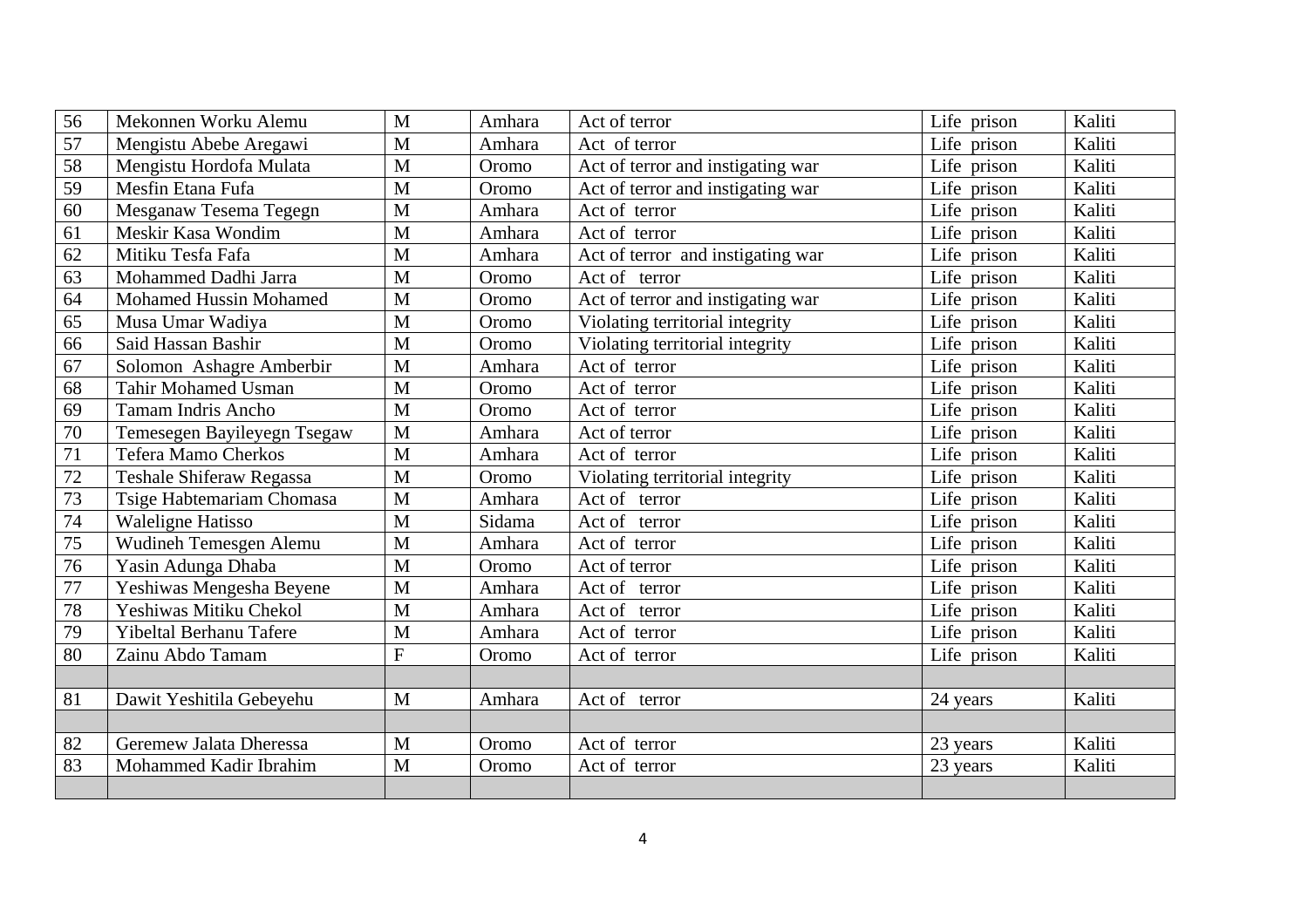| 84  | Hussein Naji Gule              | $\mathbf{M}$   | Oromo  | Violation of territorial integrity             | 22 years | Kaliti |
|-----|--------------------------------|----------------|--------|------------------------------------------------|----------|--------|
|     |                                |                |        |                                                |          |        |
| 85  | <b>Alemu Mhiret Salilew</b>    | M              | Amhara | Act of terror                                  | 21 years | Kaliti |
| 86  | Mohammed Ahmed Ali             | $\overline{M}$ | Amhara | Act of terror                                  | 21 years | Kaliti |
| 87  | Worku Belete Desalgn           | $\mathbf{M}$   | Amhara | Act of terror                                  | 21 years | Kaliti |
|     |                                |                |        |                                                |          |        |
| 88  | Kasaye Deribew Reda            | M              | Oromo  | Act of terror                                  | 20 years | Kaliti |
| 89  | Misganew Mola Temeche          | M              | Amhara | Act of terror                                  | 20 years | Kaliti |
| 90  | Tadesse Degefa Ayenew          | M              | Oromo  | Violation of territorial integrity             | 20 years | Kaliti |
|     |                                |                |        |                                                |          |        |
| 91  | Zerihun Gebreegzeahber Tadesse | M              | Amhara | Act of terror                                  | 19 years | Kaliti |
|     |                                |                |        |                                                |          |        |
| 92  | Abdi Bakar Mohammed            | M              | Oromo  | Act of terror                                  | 18 years | Kaliti |
| 93  | Bachuu Marga Fayisaa           | $\overline{F}$ | Oromo  | Violation of territorial integrity             | 18 Years | Kaliti |
| 94  | Badhasaa Tola Huluka           | $\mathbf{M}$   | Oromo  | Violation of territorial integrity             | 18 years | Kaliti |
| 95  | <b>Eskinder Nega</b>           | M              | Amhara | Plotting terrorist acts to create public chaos | 18 years | Kaliti |
| 96  | Getachew Negussie Zegaye       | M              | Amhara | Instigating war                                | 18 years | Kaliti |
| 97  | Habitamu Wase Desta            | M              | Oromo  | Act of terror                                  | 18 years | Kaliti |
| 98  | Ibrahim Kitesa Kumsa           | M              | Oromo  | Act of terror                                  | 18 years | Kaliti |
| 99  | Mohamed Ahmed Mohamed          | M              | Oromo  | Violation of territorial integrity             | 18 years | Kaliti |
| 100 | Yanus Abdi Musa                | M              | Oromo  | Act of terror                                  | 18 years | Kaliti |
| 101 | Yibeltal Tsegaye Zerihun       | M              | Oromo  | Act of terror                                  | 18 years | Kaliti |
|     |                                |                |        |                                                |          |        |
| 102 | Abdurhaman Abamacha A/Garoo    | M              | Oromo  | Violation of territorial integrity             | 17 years | Kaliti |
| 103 | Abdurahman Adam Omar           | $\mathbf{M}$   | Oromo  | Act of terror                                  | 17 years | Kaliti |
| 104 | Dejene Adamu Tolera            | M              | Oromo  | Violation of territorial integrity             | 17 years | Kaliti |
| 105 | Edosa Dagafa Wayesa            | M              | Oromo  | Violation of territorial integrity             | 17 Years | Kaliti |
| 106 | Efrem Lekasa Bonsa             | M              | Oromo  | Violation of territorial integrity             | 17 Years | Kaliti |
| 107 | Fasil Amin Bati                | M              | Oromo  | Violation of territorial integrity             | 17 years | Kaliti |
| 108 | Gamula Barasa Dhabaa           | M              | Oromo  | Violation of territorial integrity             | 17 Years | Kaliti |
| 109 | Girma Dhabaa Yadessa           | M              | Oromo  | Violation of territorial integrity             | 17 years | Kaliti |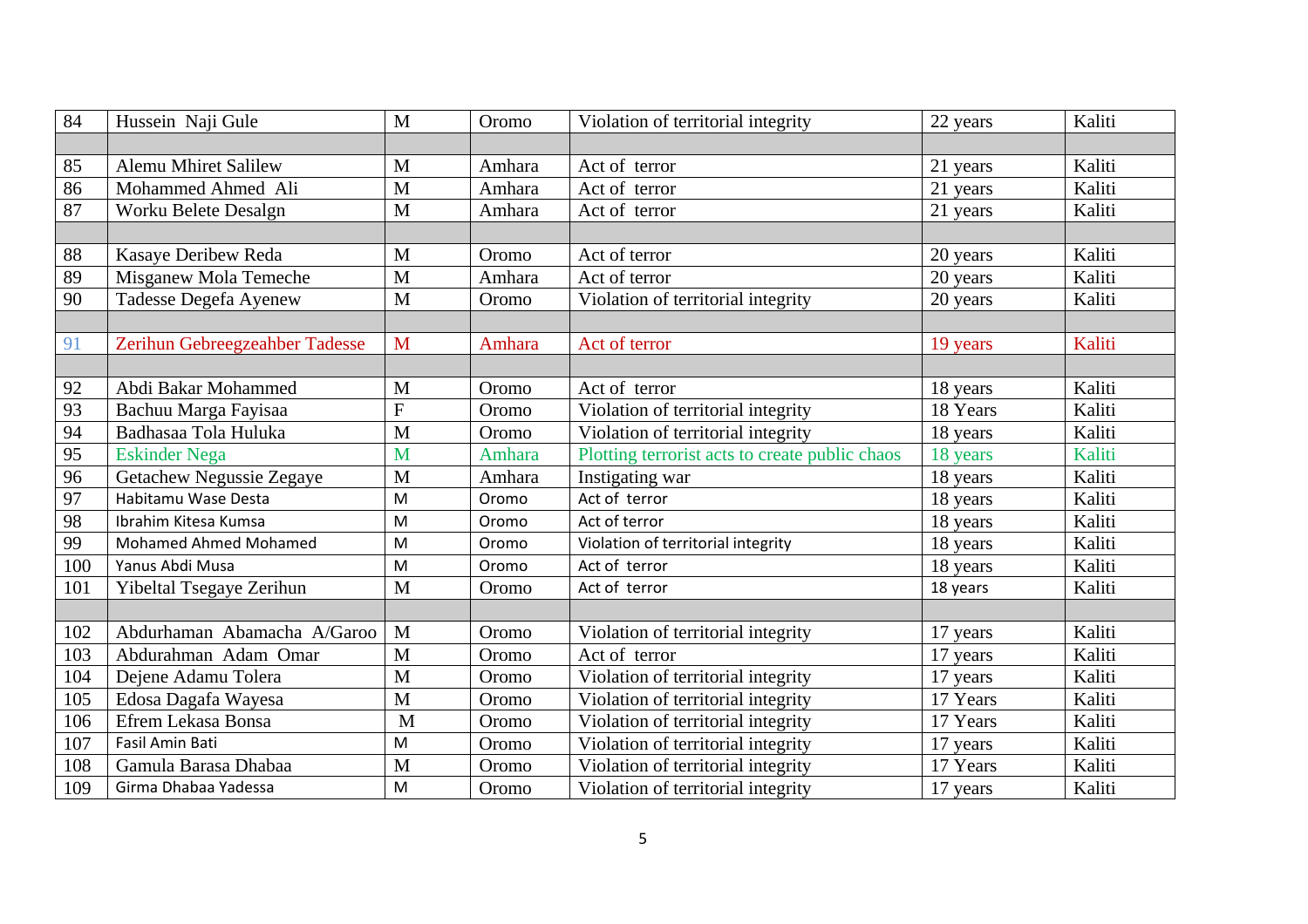| 110 | <b>Hirut Kifle Woldeyesus</b> | F         | Amhara | Act of terror                                  | 17 years | Kaliti |
|-----|-------------------------------|-----------|--------|------------------------------------------------|----------|--------|
| 111 | Hmbiso Banti Fogii            | M         | Oromo  | Violation of territorial integrity             | 17 years | Kaliti |
| 112 | Jeylan Sani Sultan            | M         | Oromo  | Violation of territorial integrity             | 17 years | Kaliti |
| 113 | Kejela Banti Fozi             | M         | Oromo  | Violation of territorial integrity             | 17 years | Kaliti |
| 114 | Lelise Nono Midhaksa          | F         | Oromo  | Violation of territorial integrity             | 17 years | Kaliti |
| 115 | Mathias Tamiru Guta           | M         | Oromo  | Violation of territorial integrity             | 17 years | Kaliti |
| 116 | <b>Mohamed Awal Mengistu</b>  | M         | Oromo  | Violation of territorial integrity             | 17 years | Kaliti |
| 117 | Rashid Sheksaid Ture          | M         | Oromo  | Act of terror                                  | 17 years | Kaliti |
| 118 | Tafa Daksisa Aga              | M         | Oromo  | Violation of territorial integrity             | 17 years | Kaliti |
|     |                               |           |        |                                                |          |        |
| 119 | Asefa Mulissaa Guraaraa       | M         | Oromo  | Violation of territorial integrity             | 16 years | Kaliti |
| 120 | Desalgen Jalata Gonfa         | M         | Oromo  | Violation of territorial integrity             | 16 years | Kaliti |
| 121 | Girma Shibru Badhane          | M         | Oromo  | Violation of territorial integrity             | 16 years | Kaliti |
| 122 | <b>Omar Tahir Mohammed</b>    | M         | Oromo  | Violation of territorial integrity             | 16 years | Kaliti |
| 123 | Telilaa Roba Bati             | M         | Oromo  | Violation of territorial integrity             | 16 years | Kaliti |
|     |                               |           |        |                                                |          |        |
| 124 | Abichu Ejeta Furi             | M         | Oromo  | Violation of territorial integrity             | 15 years | Kaliti |
| 125 | Alem Mengistu Alemayehu       | M         | Amhara | instigating war                                | 15 years | Kaliti |
| 126 | Baisa Bacha Dula              | M         | Oromo  | Violation of territorial integrity             | 15 years | Kaliti |
| 127 | Dabala Tafa Mulata            | M         | Oromo  | Violation of territorial integrity             | 15 years | Kaliti |
| 128 | Dase Yadata Taresa            | M         | Oromo  | Violation of territorial integrity             | 15 years | Kaliti |
| 129 | Dawit Banti Raaga             | M         | Oromo  | Violation of territorial integrity             | 15 years | Kaliti |
| 130 | Debala Magarsa Taresa         | M         | Oromo  | Violation of territorial integrity             | 15 years | Kaliti |
| 131 | Dereje amana Gessese          | M         | Oromo  | Violation of territorial integrity             | 15 years | Kaliti |
| 132 | Desalegn Jalataa Gonfa        | M         | Oromo  | Violation of territorial integrity             | 15 years | Kaliti |
| 133 | Diriba Erressa Gamada         | ${\sf M}$ | Oromo  | An attempt to change the constitution by force | 15 years | Kaliti |
| 134 | Diriba Fayisa Nagawo          | M         | Oromo  | Violation of territorial integrity             | 15 years | Kaliti |
| 135 | Efrem Dhaba Nagawo            | M         | Oromo  | Violation of territorial integrity             | 15 years | Kaliti |
| 136 | Eshetu Asefa Hayi             | M         | Oromo  | Violation of territorial integrity             | 15 years | Kaliti |
| 137 | Etefa Duressa Etana           | M         | Oromo  | Violation of territorial integrity             | 15 years | Kaliti |
| 138 | Gadisa Aada Daba              | ${\sf M}$ | Oromo  | An attempt to change the constitution by force | 15 years | Kaliti |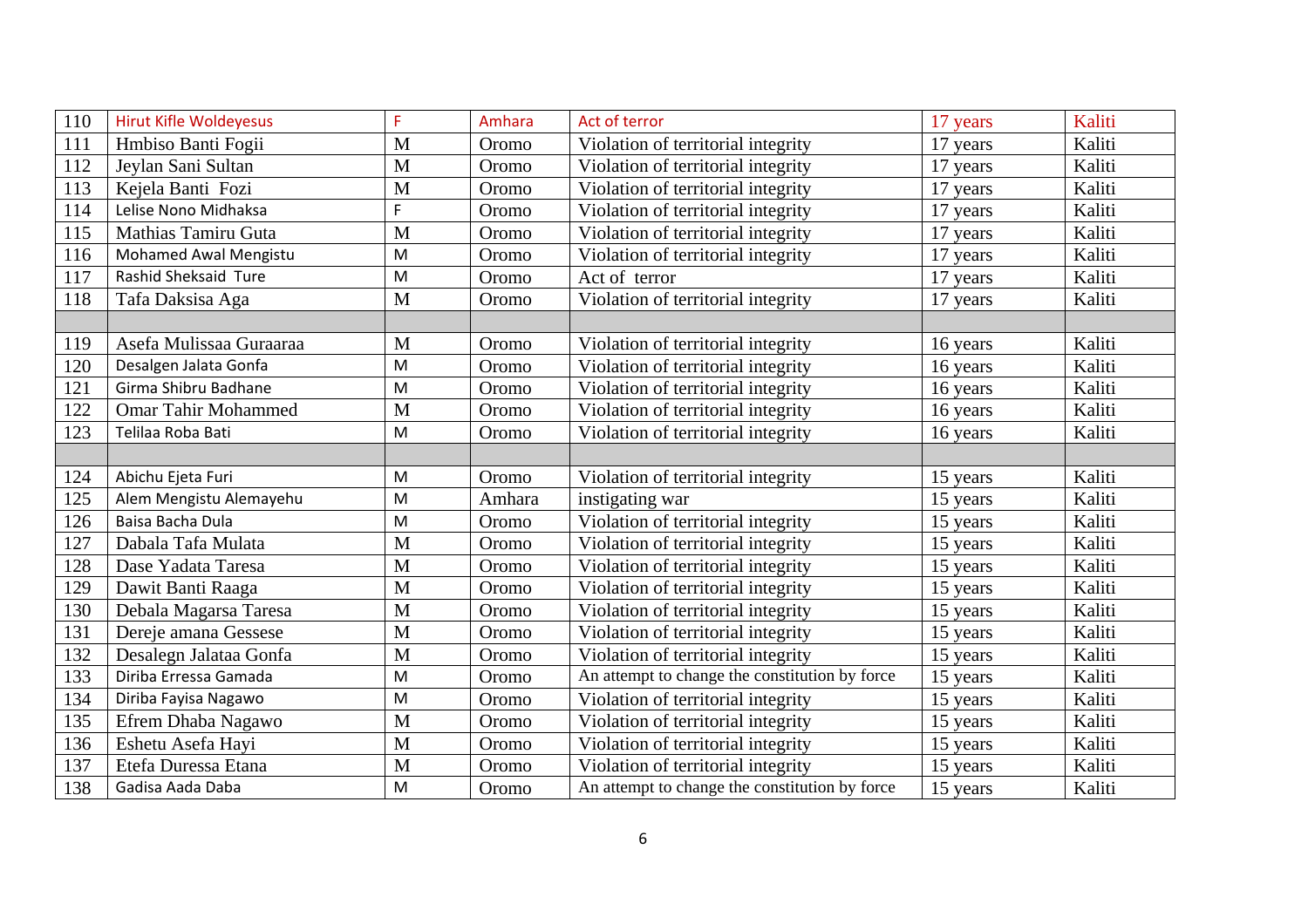| 139 | Galata Komso Uwata           | M | Oromo  | Violation of territorial integrity             | 15 years   | Kaliti |
|-----|------------------------------|---|--------|------------------------------------------------|------------|--------|
| 140 | Gamachis Baye Jirata         | M | Oromo  | Violation of territorial integrity             | 15 years   | kaliti |
| 141 | Getachew Tolani Serjo        | M | Oromo  | Violation of territorial integrity             | 15 years   | Kaliti |
| 142 | Getaneh Begna Kajela         | M | Oromo  | Violation of territorial integrity             | 15 years   | Kaliti |
| 143 | Girma Gabisa Adunga          | M | Oromo  | Violation of territorial integrity             | 15 years   | Kaliti |
| 144 | Habtamu Dhessa Jinfessa      | M | Oromo  | An attempt to change the constitution by force | 15 years   | Kaliti |
| 145 | Habitamu Fikadu Ugumaa       | M | Oromo  | Violation of territorial integrity             | 15 years   | Kaliti |
| 146 | <b>Jamal Mohammed Edris</b>  | M | Oromo  | Violation of territorial integrity             | 15 years   | Kaliti |
| 147 | Melkamu Olkaba Huluka        | M | Oromo  | Violation of territorial integrity             | 15 years   | Kaliti |
| 148 | Misganaw Diribsa Fayeisa     | M | Oromo  | Violation of territorial integrity             | 15 years   | Kaliti |
| 149 | Mohammed Ahmed Ababora       | M | Oromo  | Violation of territorial integrity             | 15 years   | Kaliti |
| 150 | Mohammed Jundi               | M | Oromo  | Act of terror                                  | 15 years   | Kaliti |
| 151 | <b>Tadesse Belay Taye</b>    | M | Oromo  | Violation of territorial integrity             | 15 years   | Kaliti |
| 152 | Tadesse Dagafa Ayanew        | M | Oromo  | Violation of territorial integrity             | 15 years   | Kaliti |
| 153 | Tamiru Tafesse Damakisa      | M | Oromo  | Violation of territorial integrity             | 15 years   | Kaliti |
| 154 | Tariku Araga Kenaa           | M | Oromo  | Violation of territorial integrity             | 15 years   | Kaliti |
| 155 | Tariku Gobena Kalayu         | M | Oromo  | Violation of territorial integrity             | 15 years   | Kaliti |
| 156 | Tariku Kabata Midagsa        | M | Oromo  | Act of terror                                  | 15 years   | Kaliti |
| 157 | Waktola Tarsisa Kambur       | M | Oromo  | Violation of territorial integrity             | 15 years   | Kaliti |
| 158 | Zelalem Geneti Kidu          | M | Oromo  | An attempt to change the constitution by force | 15 years   | Kaliti |
|     |                              |   |        |                                                |            |        |
| 159 | Isayas Berhane W/Gebrel      | M |        | Act of terror                                  | 14 years   | Kaliti |
| 160 | Hassen Abdurhaman Birara     | M | Oromo  | Violation of territorial integrity             | 14 years   | Kaliti |
| 161 | Mooti Kumalaa Ejeta          | M | Oromo  | Violation of territorial integrity             | 14 years   | Kaliti |
| 162 | <b>Tesfaye Garedew Hunde</b> | M | Oromo  | Violation of territorial integrity             | 14 years   | Kaliti |
| 163 | <b>Woubshet Taye</b>         | M | Amhara | Act of terror                                  | 14 years   | Zuway  |
|     |                              |   |        |                                                |            |        |
| 164 | Abdi Husedin Endris          | M | Oromo  | Violation of territorial integrity             | 13.5 years | Kaliti |
|     |                              |   |        |                                                |            |        |
| 165 | Abdelnasir Mustafa Abdela    | M | Oromo  | Act of terror                                  | 13 years   | Kaliti |
| 166 | Abdi Yusuf Yassin            | M | Oromo  | Act of terror                                  | 13 years   | Kaliti |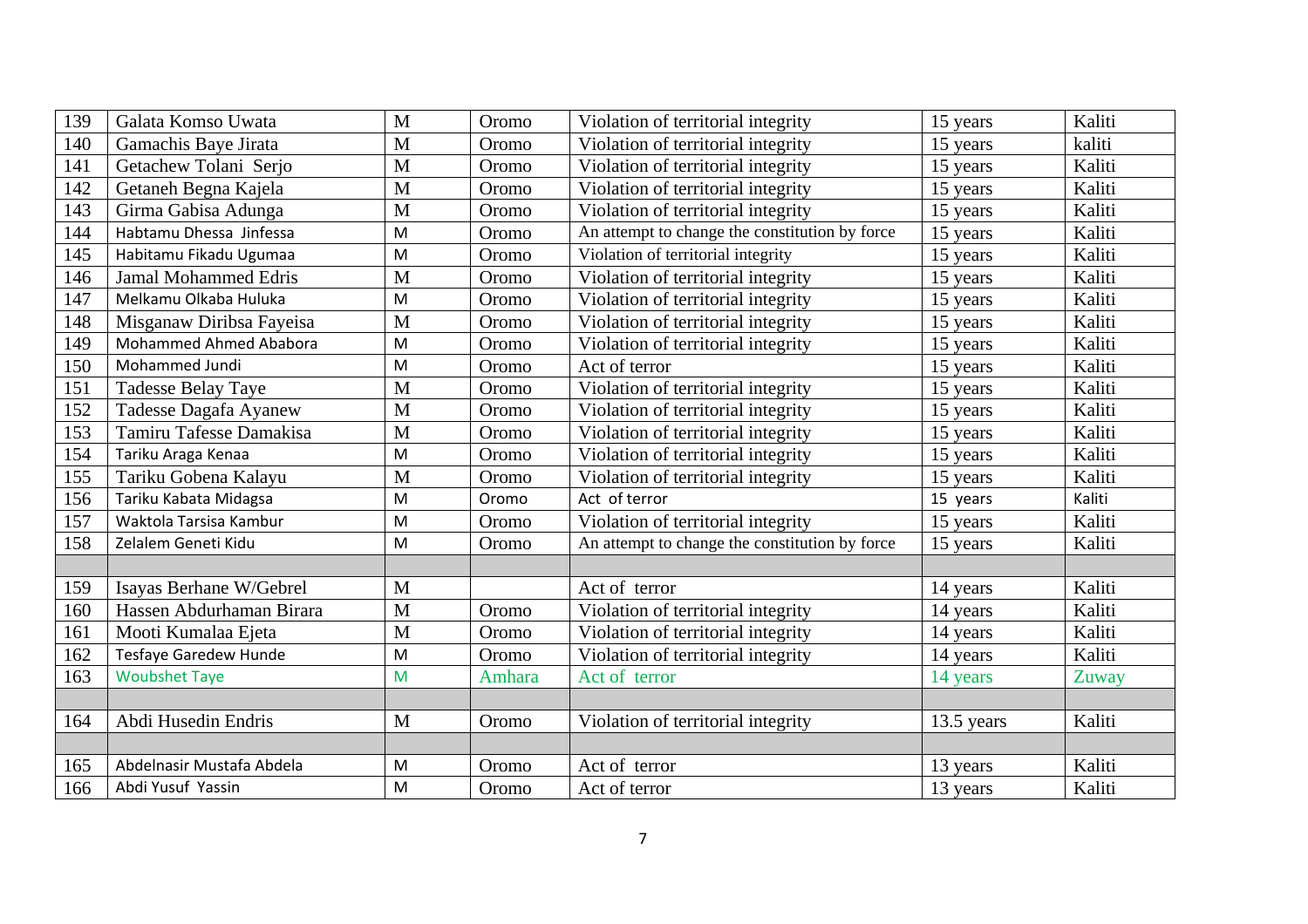| 167 | Adisu Getachew Garbi          | M | Oromo  | An attempt to change the constitution by force | 13 years | Kaliti |
|-----|-------------------------------|---|--------|------------------------------------------------|----------|--------|
| 168 | Adugna Magarsa Dadhi          | M | Oromo  | Violation of territorial integrity             | 13 years | Kaliti |
| 169 | Ali Ahmed Said                | M | Oromo  | An attempt to change the constitution by force | 13 years | Kaliti |
| 170 | Chalichisa Abdisa Aga         | M | Oromo  | Violation of territorial integrity             | 13 years | Kaliti |
| 171 | Dasalegn Dabale Lamu          | M | Oromo  | An attempt to change the constitution by force | 13 years | Kaliti |
| 172 | Garoma Jaldu Ayana            | M | Oromo  | An attempt to change the constitution by force | 13 years | Kaliti |
| 173 | <b>Hussein Mohammed Edris</b> | M | Oromo  | Violation of territorial integrity             | 13 years | Kaliti |
| 174 | Jemal Abdala Bakar            | M | Oromo  | An attempt to change the constitution by force | 13 years | Kaliti |
| 175 | Mesfin Amare Biftu            | M | Oromo  | Violation of territorial integrity             | 13 years | Kaliti |
| 176 | <b>Mohammed Amin Faris</b>    | M | Oromo  | Violation of territorial integrity             | 13 years | Kaliti |
| 177 | Olbana Lelisa                 | M | Oromo  | Provocation of crimes against the state        | 13 years | Zuway  |
| 178 | Tahi Aregaw Aliya             | M | Oromo  | Act of terror                                  | 13 years | Kaliti |
| 179 | Tikii Mamo Beto               | M | Oromo  | Violation of territorial integrity             | 13 years | Kaliti |
| 180 | Zenebe Asefa Abayi            | M | Oromo  | Violation of territorial integrity             | 13 years | Kaliti |
|     |                               |   |        |                                                |          |        |
| 181 | Abdi Shafi Abdi               | M | Oromo  | Act of terror                                  | 12 years | Kaliti |
| 182 | Abdruhaman Mohammed           | M | Oromo  | Violation of territorial integrity             | 12 years | Kaliti |
| 183 | Abera Gawa Ambo               | M | Oromo  | Act of terrorism and instigating war           | 12 years | Kaliti |
| 184 | Aberash Yadesha Nadew         | F | Oromo  | Act of terror                                  | 12 years | Kaliti |
| 185 | Adem Mohammed Yusuf           | M | Oromo  | Act of terror                                  | 12 years | Kaliti |
| 186 | Aden Mohamed Abdulahi         | F | Oromo  | Violation of territorial integrity             | 12 years | Kaliti |
| 187 | Ashebir Desse Abera           | M | Amhara | Act of terror                                  | 12 years | Kaliti |
| 188 | Ashim Adem Mohammed           | M | Oromo  | Violation of territorial integrity             | 12 years | Kaliti |
| 189 | Awal Ababulgu Abbawaje        | M | Oromo  | Act of terror                                  | 12 years | Kaliti |
| 190 | Berhanu Adugna Robi           | M | Oromo  | Violation of territorial integrity             | 12 years | Kaliti |
| 191 | Bekele Nagari Gudda           | M | Oromo  | Act of terror                                  | 12 years | Kaliti |
| 192 | Chaltu Takle Abetu            | F | Oromo  | Violation of territorial integrity             | 12 years | Kaliti |
| 193 | Dejene Dhaba Kebede           | M | Oromo  | Act of terror                                  | 12 years | Kaliti |
| 194 | <b>Endris Adem Fantaye</b>    | M | Oromo  | Violation of territorial integrity             | 12 years | Kaliti |
| 195 | Eshetu Kitil Wanisaa          | M | Oromo  | Act of terror                                  | 12 years | Kaliti |
| 196 | Galera Diriba Hordofa         | M | Oromo  | Violation of territorial integrity             | 12 years | Kaliti |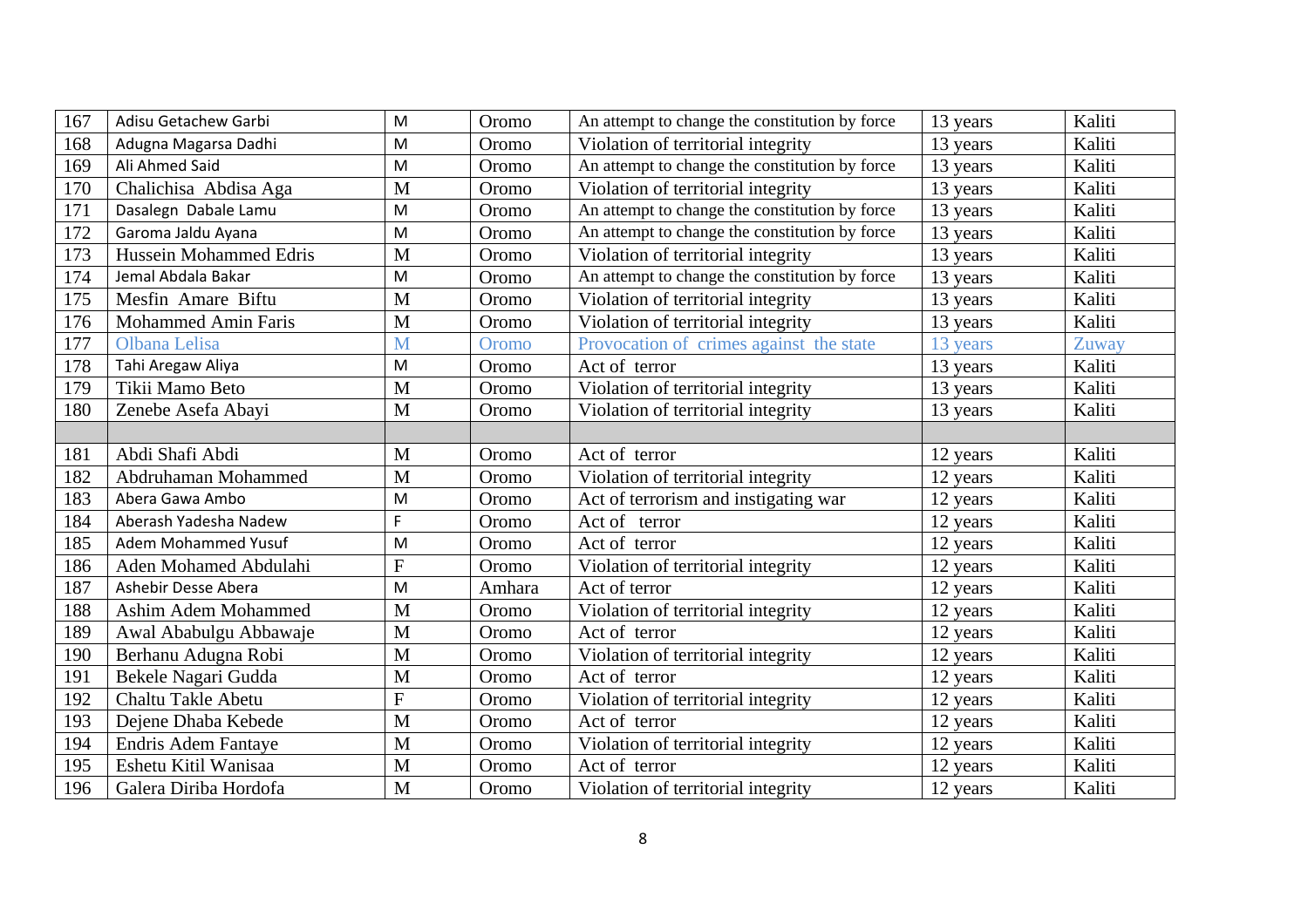| 197 | Galata Beza Duressa      | $\mathbf{M}$ | Oromo  | Violation of territorial integrity     | 12 years | Kaliti |
|-----|--------------------------|--------------|--------|----------------------------------------|----------|--------|
| 198 | Gamada Kasim Abanasha    | M            | Oromo  | Act of terror and instigating conflict | 12 years | Kaliti |
| 199 | Kebede Borana Amena      | M            | Oromo  | Act of terror                          | 12 years | Kaliti |
| 200 | Matios Kitesa Wanta      | M            | Oromo  | Violation of territorial integrity     | 12 years | Kaliti |
| 201 | Mukariim Guddu Hassan    | M            | Gurage | Act of terror                          | 12 years | Kaliti |
| 202 | Said Mohammed Rume       | M            | Oromo  | Violation of territorial integrity     | 12 years | Kaliti |
| 203 | Sanbata Chimdessa Sekuma | M            | Oromo  | Violation of territorial integrity     | 12 years | Kaliti |
| 204 | Shalama Debisa Nagasa    | M            | Oromo  | Violation of territorial integrity     | 12 years | Kaliti |
| 205 | Tefera Barasa Duftu      | M            | Oromo  | Violation of territorial integrity     | 12 years | Kaliti |
| 206 | Teferi Biressaa Duftuu   | M            | Oromo  | Violation of territorial integrity     | 12 years | Kaliti |
| 207 | Tesfaye Negera Gajul     | M            | Oromo  | Violation of territorial integrity     | 12 years | Kaliti |
| 208 | Tottoba Sibu Doroo       | M            | Oromo  | Violation of territorial integrity     | 12 years | Kaliti |
| 209 | Umad Abaji Adiyer        | M            | Oromo  | Violation of territorial integrity     | 12 years | Kaliti |
| 210 | Usman Ibrahim Yassin     | M            | Oromo  | Violation of territorial integrity     | 12 years | Kaliti |
| 211 | Wabi Hajii Jarso         | M            | Oromo  | Act of terror                          | 12 years | Kaliti |
| 212 | Yadessa Sarbesa Bonsa    | M            | Oromo  | Violation of territorial integrity     | 12 years | Kaliti |
|     |                          |              |        |                                        |          |        |
| 213 | Abdi Mohammed Ibrahim    | M            | Oromo  | Act of terror                          | 11 years | Kaliti |
| 214 | Abdi Mohammed Siraj      | M            | Oromo  | Act of terror                          | 11 years | Kaliti |
| 215 | Abdi Shik Jabir Mohammed | M            | Oromo  | Act of terror                          | 11 years | Kaliti |
| 216 | Abdurahamn Ushii Selesa  | M            | Oromo  | Act of terror                          | 11 years | Kaliti |
| 217 | Ali Mohammed Sultan      | M            | Oromo  | Violation of territorial integrity     | 11 years | Kaliti |
| 218 | Deksisa Gobena Wariyo    | M            | Oromo  | Act of terror                          | 11 years | Kaliti |
| 219 | Dilbetigil Sahle Kalu    | M            | Oromo  | Act of terror                          | 11 years | Kaliti |
| 220 | Firanbon Mohammed Garu   | M            | Oromo  | Act of terror and instigating conflict | 11 years | Kaliti |
| 221 | Gezahegn Ibrahim Tadecha | M            | Oromo  | Act of terror                          | 11 years | Kaliti |
| 222 | Jabir Mohammed Tuke      | M            | Oromo  | Act of terror                          | 11 years | Kaliti |
| 223 | Jafar Mohammed Hassan    | M            | Oromo  | Act of terror                          | 11 years | Kaliti |
| 224 | Hussein Abdala Adam      | M            | Oromo  | Act of terror                          | 11 years | Kaliti |
| 225 | Hussein Jida Akaloo      | M            | Oromo  | Act of terror                          | 11 years | Kaliti |
| 226 | Hussein Haji Bakar       | M            | Oromo  | Act of terror                          | 11 years | Kaliti |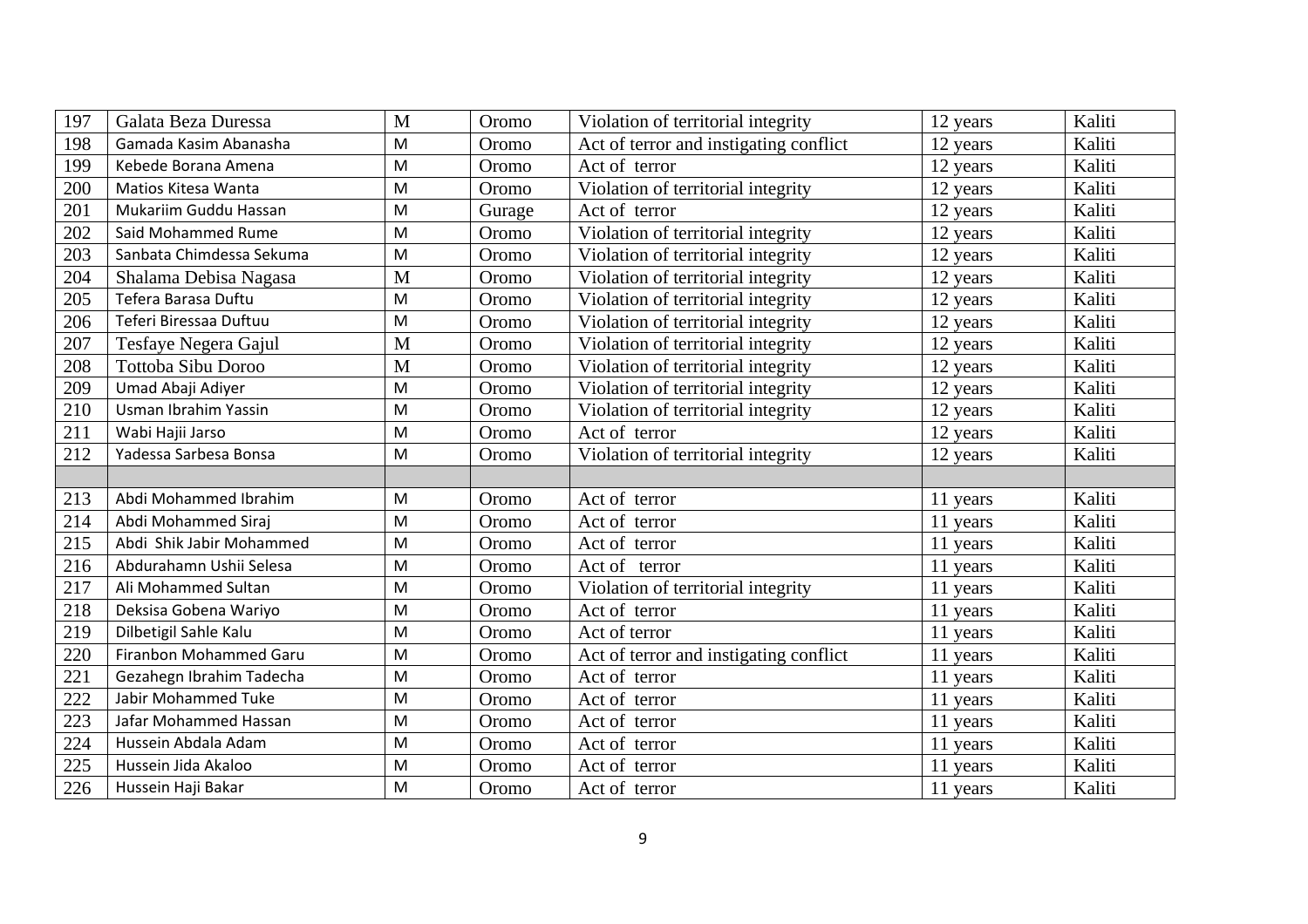| 227 | Hussein Moga Ababulgu     | M         | Oromo  | Act of terror                          | 11 years     | Kaliti |
|-----|---------------------------|-----------|--------|----------------------------------------|--------------|--------|
| 228 | Husein Mohamed Ibrahim    | M         | Oromo  | Act of terror                          | 11 years     | Kaliti |
| 229 | Hussein Mohamed Ibrahim   | M         | Oromo  | Act of terror                          | 11 years     | Kaliti |
| 230 | Jamal Mume Abdallaa       | M         | Oromo  | Act of terror                          | 11 years     | Kaliti |
| 231 | Kadir Taha Mohammed       | M         | Oromo  | Act of terror                          | 11 years     | Kaliti |
| 232 | Mengistu Gamada Biru      | M         | Oromo  | Act of terror                          | 11 years     | Kaliti |
| 233 | Mengistu Wakuma Dinagde   | M         | Oromo  | Violation of territorial integrity     | 11 years     | Kaliti |
| 234 | Mindasel Mengistu Bizuneh | M         | Amhara | Act of terror                          | 11 years     | Kaliti |
| 235 | Mohammed Aliyi Ibrahim    | M         | Oromo  | Act of terror                          | 11 years     | Kaliti |
| 236 | Mohammed Kadir Aliyu      | ${\sf M}$ | Oromo  | Violation of territorial integrity     | 11 years     | Kaliti |
| 237 | Mohammed Hassano Dadi     | M         | Oromo  | Act of terror                          | 11 years     | Kaliti |
| 238 | Mohammed Muse Said        | M         | Oromo  | Violation of territorial integrity     | 11 years     | Kaliti |
| 239 | Mohammed Said Abdulahi    | M         | Oromo  | Act of terror                          | 10 years     | Kaliti |
| 240 | Nimona Tilahun Emana      | M         | Oromo  | Violation of territorial integrity     | 11 years     | Kaliti |
| 241 | Shume Adem Ahmed          | M         | Oromo  | Act of terror                          | 11 years     | Kaliti |
| 242 | Teferi Gamada Tola        | M         | Oromo  | Act of terror                          | 11 years     | Kaliti |
| 243 | Tesfaye Belay Beyene      | M         | Oromo  | Act of terror and instigating conflict | 11 years     | Kaliti |
| 244 | Yohannis Legese Baisa     | M         | Oromo  | Act of terror                          | 11 years     | Kaliti |
|     |                           |           |        |                                        |              |        |
| 245 | Galiso Ababur Ababulgu    | M         | Oromo  | Violation of territorial integrity     | $10.5$ years | Kaliti |
| 246 | Murad Ashim Umer          | M         | Oromo  | Act of terror                          | $10.5$ years | Kaliti |
|     |                           |           |        |                                        |              |        |
| 247 | Abera Daka Tolosa         | M         | Oromo  | Violation of territorial integrity     | 10 years     | Kaliti |
| 248 | Abdala Jobir Arbabi       | M         | Oromo  | Violation of territorial integrity     | 10 years     | Kaliti |
| 249 | Abdi Adam Dima            | M         | Oromo  | Violation of territorial integrity     | 10 years     | Kaliti |
| 250 | Abdissaa Efa Gaarii       | M         | Oromo  | Instigating war                        | 10 years     | Zuway  |
| 251 | Abushe Tinishu Barisso    | M         | Oromo  | Act of terror and instigating war      | 10 years     | Kaliti |
| 252 | Adam Amme Yusuf           | M         | Oromo  | Violation of territorial integrity     | 10 years     | Kaliti |
| 253 | Adem Abdulkarim Demis     | M         | Oromo  | Violation of territorial integrity     | 10 years     | Kaliti |
| 254 | Adam Garso Gosa           | M         | Oromo  | Act of terror and instigating war      | 10 years     | Kaliti |
| 255 | Adefris Asamnew Kibret    | M         | Amhara | Act of terror                          | 10 years     | Kaliti |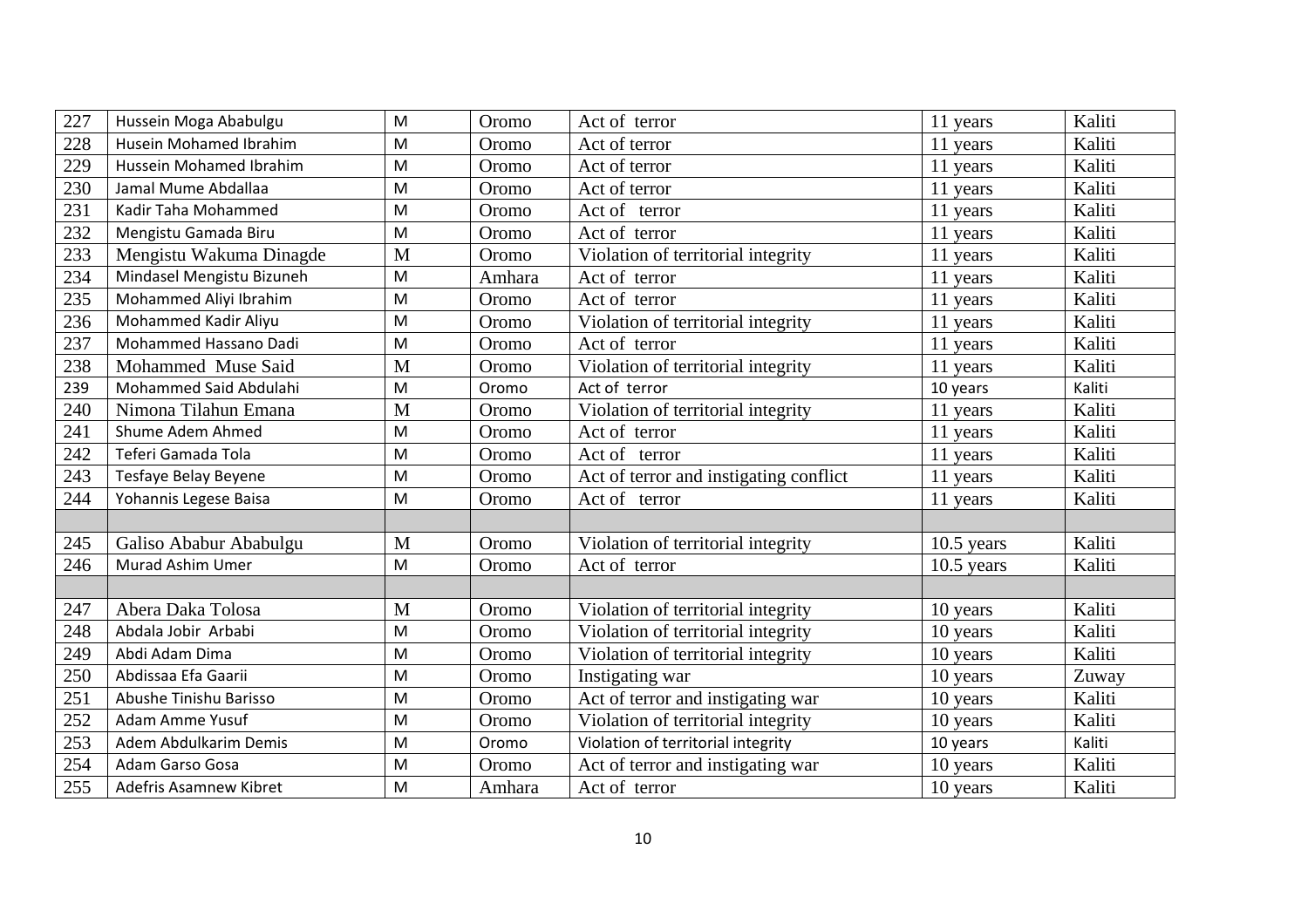| 251 | Adugna Alemayehu G/Mariam | M            | Amhara | Act of terror                                  | 10 years | Kaliti |
|-----|---------------------------|--------------|--------|------------------------------------------------|----------|--------|
| 252 | Adugna Angasu Yegezu      | M            | Oromo  | Violation of territorial integrity             | 10 years | Kaliti |
| 253 | Ahmed Kadir Kumbi         | M            | Oromo  | Act of terror                                  | 10 years | Kaliti |
| 254 | Ahmed Itahir Ismael       | M            | Oromo  | Violation of territorial integrity             | 10 years | Kaliti |
| 255 | Aliye Mohammed Yusuf      | M            | Oromo  | Act of terror                                  | 10 years | Kaliti |
| 256 | Aman Kadir Gamada         | M            | Oromo  | Acting of terror and instigating conflict      | 10 years | Kaliti |
| 257 | Ambo Tuse Sheki           | M            | Oromo  | Violation of territorial integrity             | 10 years | Kaliti |
| 258 | Asadik Atahiba Ahmed      | M            | Oromo  | Violation of territorial integrity             | 10 years | Kaliti |
| 259 | Ashanefai Adugna Mulata   | M            | Oromo  | Violation of territorial integrity             | 10 years | Kaliti |
| 260 | Ashanaf Gari Nigatu       | M            | Oromo  | Violation of territorial integrity             | 10 years | Zeway  |
| 261 | Ayana Tesfaye Tola        | M            | Oromo  | Violation of territorial integrity             | 10 years | Kaliti |
| 262 | Baisa Gamechu Ada         | M            | Oromo  | An attempt to change the constitution by force | 10 years | Kaliti |
| 263 | Baisa Hussein Mohammed    | M            | Oromo  | Act of terror                                  | 10 years | Kaliti |
| 264 | Berhanu Gebeyu gutama     | M            | Oromo  | An attempt to change the constitution by force | 10 years | Kaliti |
| 265 | Chala Uma Ingabo          | M            | Oromo  | Violation of territorial integrity             | 10 years | Kaliti |
| 266 | Chalchisa Abdisa Aga      | M            | Oromo  | Violation of territorial integrity             | 10 years | Kaliti |
| 267 | Chaluma Mangstu Alemu     | M            | Oromo  | Violation of territorial integrity             | 10 years | Kaliti |
| 268 | Dachasa Ararsaa Etafa     | M            | Oromo  | Violation of territorial integrity             | 10 years | Kaliti |
| 269 | Dagefe Waktola Fitaa      | M            | Oromo  | Act of terror                                  | 10 years | Kaliti |
| 270 | Dasalgne Eressa Boka      | M            | Oromo  | Violation of territorial integrity             | 10 years | Kaliti |
| 271 | Dasalegn Gobana Mandera   | M            | Oromo  | Violation of territorial integrity             | 10 years | Kaliti |
| 272 | Dawit Urga Bikila         | M            | Oromo  | Violation of territorial integrity             | 10 years | Kaliti |
| 273 | Diriba Meshasha Sidika    | M            | Oromo  | Violation of territorial integrity             | 10 years | Kaliti |
| 274 | Dejene Abera Gadisa       | M            | Oromo  | Violation of territorial integrity             | 10 years | Kaliti |
| 275 | Duuba Galgaloo Dayuu      | M            | Oromo  | Act of terror                                  | 10 years | Kaliti |
| 276 | Endale Abebe Belay        | M            | Oromo  | Act of terror                                  | 10 years | Kaliti |
| 277 | Endale Negera Keroo       | M            | Oromo  | Violation of territorial integrity             | 10 years | Kaliti |
| 278 | Fanta Baqkana Jarbo       | M            | Oromo  | Violation of territorial integrity             | 10 years | Kaliti |
| 279 | Fayera Negera Dabalo      | M            | Oromo  | Violation of territorial integrity             | 10 years | Kaliti |
| 280 | Fayisa Jaka Abdissa       | M            | Oromo  | Act of terror                                  | 10 years | Kaliti |
| 281 | Fayisa Tolosea Sanbato    | $\mathbf{M}$ | Oromo  | Violation of territorial integrity             | 10 years | Zuway  |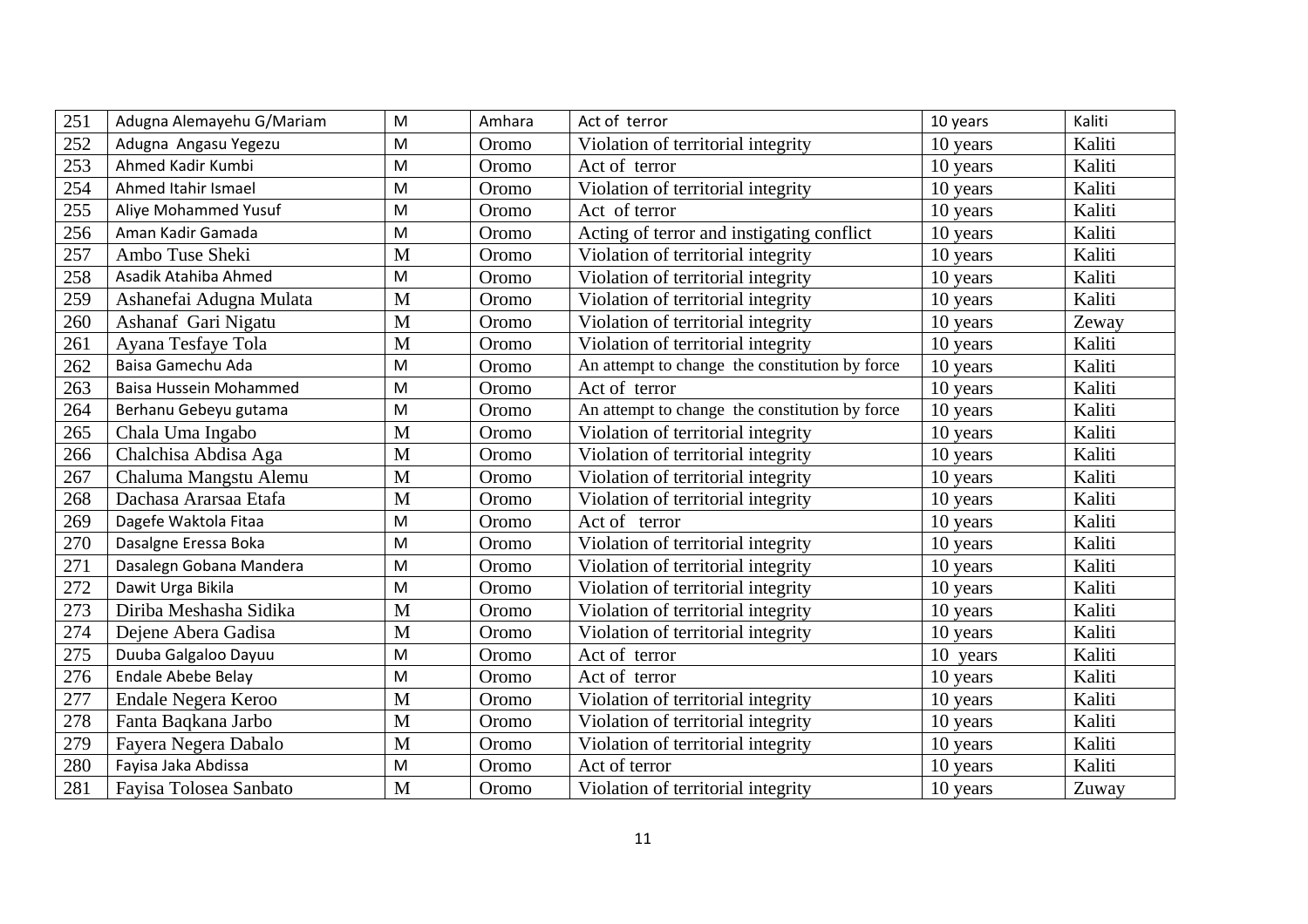| 282 | Gadafa Gabole Fakkata   | M | Oromo  | Violation of territorial integrity             | 10 years | Zuway  |
|-----|-------------------------|---|--------|------------------------------------------------|----------|--------|
| 283 | Gadafa Shasho Katema    | M | Oromo  | Violation of territorial integrity             | 10 years | Kaliti |
| 284 | Gadisa Ararsa Fufa      | M | Oromo  | Violation of territorial integrity             | 10 years | Kaliti |
| 285 | Gamachu Kafana Nagera   | M | Oromo  | Violation of territorial integrity             | 10 years | Kaliti |
| 286 | Girma Tadesse Jote      | M | Oromo  | Act of terror                                  | 10 years | Zuway  |
| 287 | Gezahgn Regassa Demisse | M | Oromo  | Violation of territorial integrity             | 10 year  | Kaliti |
| 288 | Guye Kusi Gudina        | M | Oromo  | Act of terror                                  | 10 years | Kaliti |
| 289 | Haile Moges Fida        | M | Oromo  | Violation of territorial integrity             | 10 years | Kaliti |
| 290 | Hailu Dalasa Mirkana    | M | Oromo  | Act of terror                                  | 10 years | Kaliti |
| 291 | Jabo Babo Barama        | M | Oromo  | Violation of territorial integrity             | 10 years | Kaliti |
| 292 | Jafar Abagaro Shesiraj  | M | Oromo  | Violation of territorial integrity             | 10 years | Kaliti |
| 293 | Jamal Hajitamam Hasen   | M | Oromo  | Violation of territorial integrity             | 10 years | Kaliti |
| 294 | Jibril Tamam Mengistu   | M | Gurage | Act of terror                                  | 10 years | Kaliti |
| 295 | Jigsa Abdata Dirbaba    | M | Oromo  | Violation of territorial integrity             | 10 years | Kaliti |
| 296 | Hussein Mohammed Roba   | M | Oromo  | Violation of territorial integrity             | 10 years | Kaliti |
| 297 | Kalil Kanchara Tibesso  | M | Oromo  | Act of terror                                  | 10 years | Kaliti |
| 298 | Kamal Abawari Abadula   | M | Oromo  | Violation of territorial integrity             | 10 years | Kaliti |
| 299 | Kamal Shek Mohammed     | M | Oromo  | Act of terror                                  | 10 years | Kaliti |
| 300 | Keno Shibo Serda        | M | Oromo  | Violation of territorial integrity             | 10 years | Kaliti |
| 301 | Melkamu File            | M | Oromo  | An attempt to change the constitution by force | 10 years | Kaliti |
| 302 | Mekonnon Tolosa Juma    | M | Oromo  | Violation of territorial integrity             | 10 years | Kaliti |
| 303 | Mengistu Hordofa Muleta | M | Oromo  | Violation of territorial integrity             | 10 years | Kaliti |
| 304 | Mesfin Amare Biftu      | M | Oromo  | Violation of territorial integrity             | 10 years | Kaliti |
| 305 | Mesfin Gemachu Hordofa  | M | Oromo  | Violation of territorial integrity             | 10 years | Kaliti |
| 306 | Mohamed Gada Birmaji    | M | Oromo  | Act of terror                                  | 10 years | Kaliti |
| 307 | Mohammed Roba Galeto    | M | Oromo  | Act of terror                                  | 10 years | Zuway  |
| 308 | Najib Usmana Yasin      | M | Oromo  | Violation of territorial integrity             | 10 years | Kaliti |
| 309 | Nigusse Amuu Takako     | M | Oromo  | Act of terror and instigating war              | 10 years | Kaliti |
| 310 | Olani Jabeessaa Jaaluu  | M | Oromo  | Act of terror                                  | 10 years | Kaliti |
| 311 | Roba Gedafa Badhadhaa   | M | Oromo  | Act of terror                                  | 10 year  | Kaliti |
| 312 | Sharif Ibrahim Musa     | M | Oromo  | Violation of territorial integrity             | 10 years | Kaliti |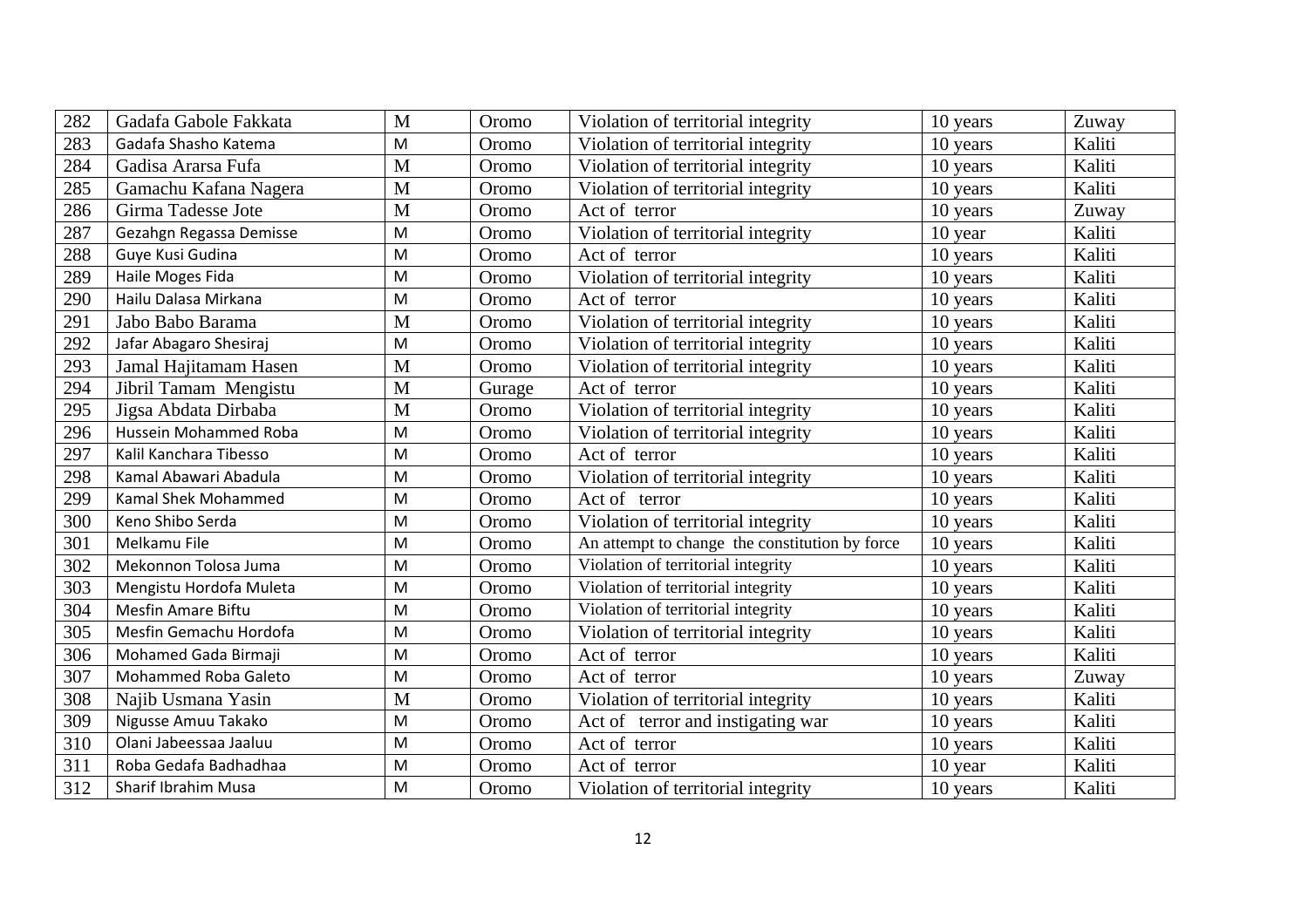| 313 | Solomon Buzuneh Doyo         | M | Oromo | Violation of territorial integrity             | 10 years   | Kaliti |
|-----|------------------------------|---|-------|------------------------------------------------|------------|--------|
| 314 | Tadesse Fufa Erenso          | M | Oromo | Attempt to remove the government by force      | 10 years   | Zuway  |
| 315 | Taiba Gobana Sakaki          | M | Oromo | Violation of territorial integrity             | 10 years   | Kaliti |
| 316 | Tamiru Gomoro Galata         | M | Oromo | Act of terror                                  | 10 years   | Kaliti |
| 317 | Tamiru Hambisa Negawo        | M | Oromo | Violation of territorial integrity             | 10 years   | Kaliti |
| 318 | Tamiru Jima Sene             | M | Oromo | Act of terror                                  | 10 years   | Kaliti |
| 319 | Tare Wako Korro              | M | Oromo | Act of terror                                  | 10 years   | Kaliti |
| 320 | Taressa Safara Lammi         | M | Oromo | An attempt to change the constitution by force | 10 years   | Kaliti |
| 321 | Taye Danda Aredo             | M | Oromo | Violation of territorial integrity             | 10 years   | Kaliti |
| 322 | Tiki Mamo Beto               | M | Oromo | Violation of territorial integrity             | 10 Years   | Kaliti |
| 323 | <b>Tsegaye Getachew Gamu</b> | M | Oromo | Violation of territorial integrity             | 10 years   | Kaliti |
| 324 | Tolera Itsa Gonfa            | M | Oromo | Violation of territorial integrity             | 10 years   | Kaliti |
| 325 | Usman Abas Tola              | M | Oromo | Violation of territorial integrity             | 10 years   | Kaliti |
| 326 | Zerhun Bekalcha Tolera       | M | Oromo | Violation of territorial integrity             | 10 years   | Kaliti |
| 327 | Ziyad Hussein Jima           | M | Oromo | Act of terror                                  | 10 years   | Kaliti |
|     |                              |   |       |                                                |            |        |
| 327 | Awal Ahmed Legesse           | M | Oromo | Violation of territorial integrity             | 9 years    | Zuway  |
|     |                              |   |       |                                                |            |        |
| 328 | Adugna Misgana Baraa         | M | Oromo | Violation of territorial integrity             | 8 years    | Zuway  |
| 329 | Behailu Belew Seleta         | M | Oromo | Violation of territorial integrity             | 8 years    | Zuway  |
| 330 | <b>Bekele Gerba</b>          | M | Oromo | Provocation of crimes against the state        | 8 years    | Zuway  |
| 331 | Hussein Ahmed Mohammed       | M | Oromo | Violation of territorial integrity             | 8 years    | Zuway  |
|     |                              |   |       |                                                |            |        |
| 332 | Aman Badhaso Era             | M | Oromo | Act of terror                                  | 7.75 years | Zuway  |
| 333 | Haileyesus Zawude Nebiyu     | M | Oromo | Act of terror                                  | 7.75 years | Zuway  |
|     |                              |   |       |                                                |            |        |
| 334 | Abara Nadhaa Hawaasa         | M | Oromo | Act of terror and instigating war              | 7 years    | Kaliti |
| 335 | Abas Hussein Shakaa          | M | Oromo | Act of terror                                  | 7 years    | Kaliti |
| 336 | Abdurahaman Abadir Date      | M | Oromo | Violation of territorial integrity             | 7 years    | Kaliti |
| 337 | Abdisa Hirphasa Jabessa      | M | Oromo | Act of terror                                  | 7 years    | Kaliti |
| 338 | Abebe Fana Ragassa           | M | Oromo | Violation of territorial integrity             | 7 years    | Kaliti |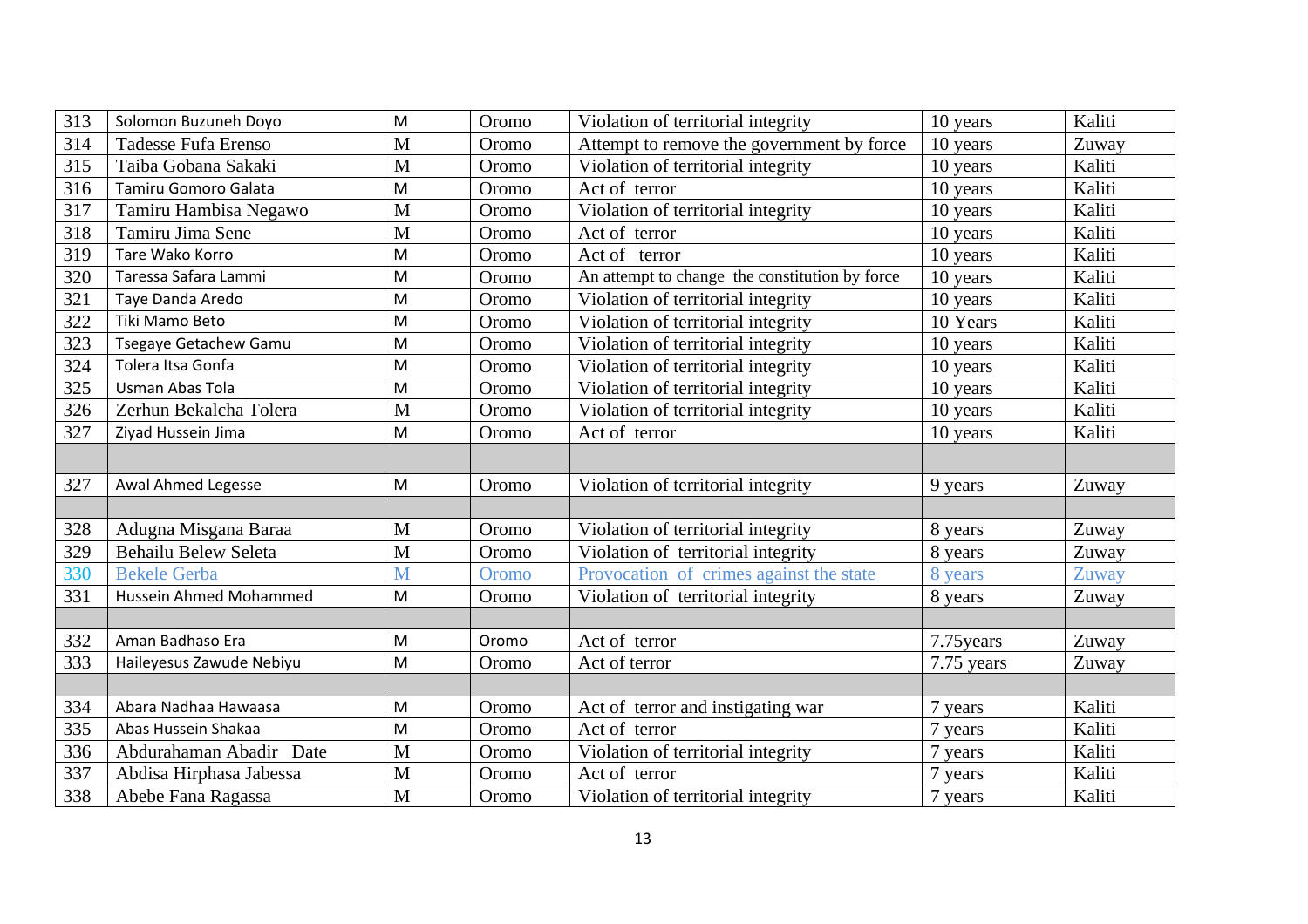| 339 | Ahmed Mohammed Abdulahi      | M              | Oromo  | Violation of territorial integrity             | 7 years    | Zuway  |
|-----|------------------------------|----------------|--------|------------------------------------------------|------------|--------|
| 340 | Aliyi Mohammed Jilo          | M              | Oromo  | Violation of territorial integrity             | 7 years    | Kaliti |
| 341 | Badhadhaa Dhaaba Mideksa     | M              | Oromo  | Act of terror                                  | 7 years    | Kaliti |
| 342 | Firehun Abebe Gajanu         | M              | Oromo  | Violation of territorial integrity             | 7 years    | Kaliti |
| 343 | Getachew Yigezu Juta         | M              | Oromo  | Violation of territorial integrity             | 7<br>years | Zeway  |
| 344 | Kamal Emano Ebo              | M              | Oromo  | Violation of territorial integrity             | 7 years    | Kaliti |
| 345 | Kamal Mohammed Aliyi         | M              | Oromo  | Violation of territorial integrity             | 7 years    | Kaliti |
| 346 | Kadir Aman Usman             | $\mathbf M$    | Oromo  | Violation of territorial integrity             | 7 years    | Kaliti |
| 347 | Shemelis Tesfaye             | M              | Amhara | Act of terror                                  | 7 years    | Kaliti |
| 348 | Tarekegn Wakgari Emana       | M              | Oromo  | Act of terror                                  | 7 years    | Zuway  |
| 349 | Teklu Bulcha Dhinsaa         | M              | Oromo  | Act of terror and instigating war              | 7 years    | Kaliti |
| 350 | Yusuf Kamal Abdulhaziz       | M              | Oromo  | Act of terror                                  | 7 years    | Kaliti |
| 351 | Zerhiun Kassahun Woldemedhin | M              | Amhara | Act of terror and instigating war              | 7 years    | Kaliti |
|     |                              |                |        |                                                |            |        |
| 352 | Abdurazak Mudasir Hassen     | M              | Gurage | An attempt to change the constitution by force | 6 years    | Kaliti |
| 353 | Bejiga Gadisa Muleta         | M              | Oromo  | Act of terror                                  | 6 years    | Kaliti |
| 354 | Bontu Shuji Galensa          | F              | Oromo  | Violation of territorial integrity             | 6 years    | Kaliti |
| 355 | Chala Robe Tufa              | M              | Oromo  | Violation of territorial integrity             | 6 years    | Zuway  |
| 356 | Dereje Kefena Nagassa        | M              | Oromo  | Violation of territorial integrity             | 6 years    | Kaliti |
| 357 | Getu Daqaba Robi             | M              | Oromo  | Violation of territorial integrity             | 6 years    | Zuway  |
| 358 | Nuredin Hassen Gamada        | M              | Oromo  | Act of terror                                  | 6 years    | Zuway  |
| 359 | Tolosa Dabusha Urgessa       | M              | Oromo  | Violation of territorial integrity             | 6 years    | Zuway  |
| 360 | Tujuba Legesse Nuruu         | M              | Oromo  | Violation of territorial integrity             | 6 years    | Zuway  |
| 361 | Yodit Negatu Asefa           | $\overline{F}$ | Amhara | spying                                         | 6 years    | Kaliti |
|     |                              |                |        |                                                |            |        |
| 362 | Abdisa Efa Gari              | M              | Oromo  | Act of terror                                  | 5 years    | Zuway  |
| 363 | Admas Begashaw Asne          | M              | Amhara | Violation of territorial integrity             | 5 years    | Zuway  |
| 364 | Ahemed Bato Heera            | M              | Oromo  | Violation of territorial integrity             | 5 years    | Zuway  |
| 365 | Alemayehu Dambe Sanbeta      | M              | Oromo  | Violation of territorial integrity             | 5 years    | Zuway  |
| 366 | Aman Kasim                   | M              | Oromo  | Violation of territorial integrity             | 5 years    | Zuway  |
| 367 | Arari Borana Gamada          | $\overline{F}$ | Oromo  | An attempt to change the constitution by force | 5 years    | Zuway  |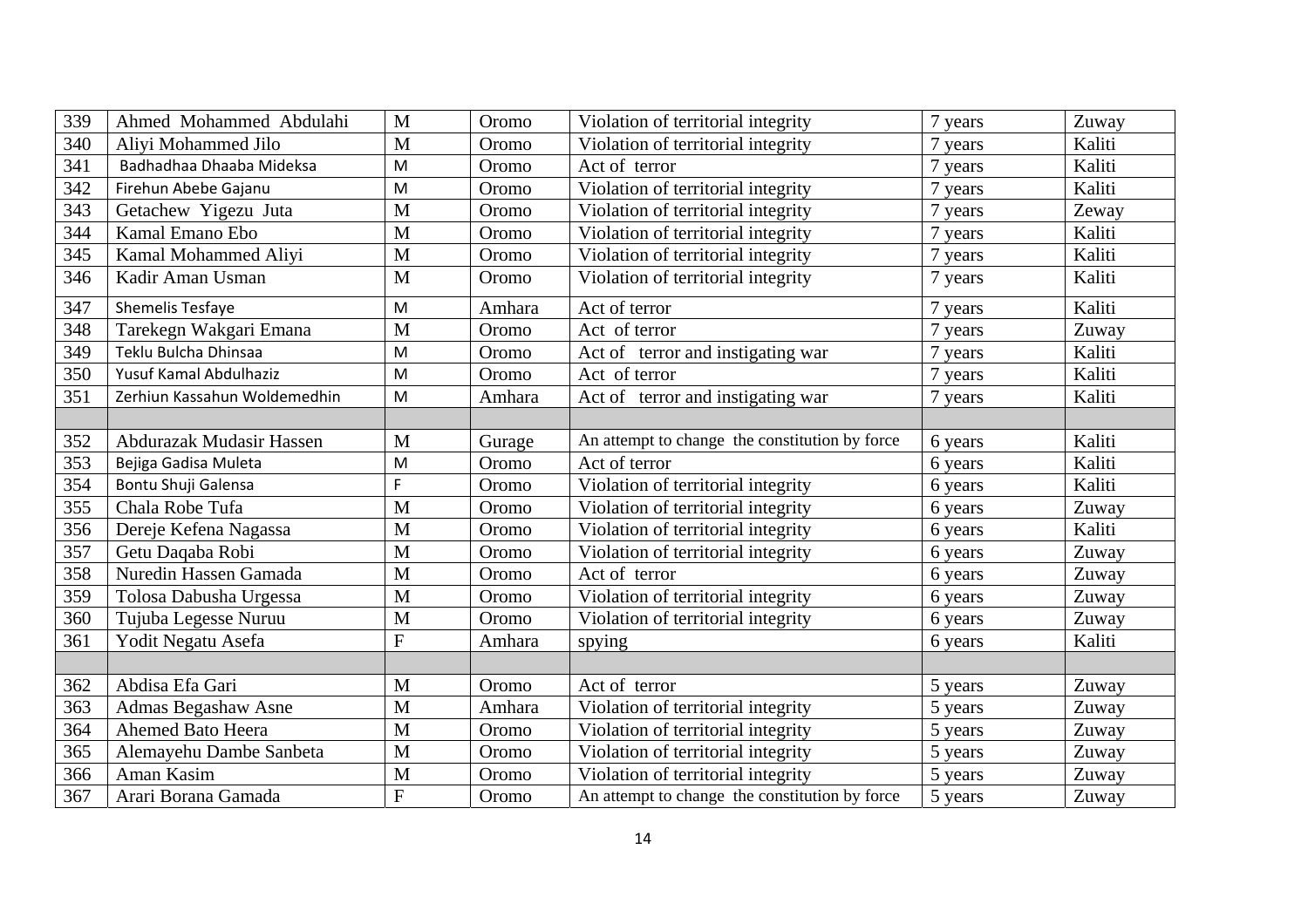| 368 | Bira Marga Buli            | $\overline{M}$ | Oromo   | Act of terror                                  | 5 years | Zuway  |
|-----|----------------------------|----------------|---------|------------------------------------------------|---------|--------|
| 369 | Bisharo Hussein Abdallaa   | $\overline{F}$ | Ogadeni | Act of terror                                  | 5 years | Kaliti |
| 370 | Daniel Bulti Galan         | $\mathbf{M}$   | Oromo   | Violation of territorial integrity             | 5 years | Zuway  |
| 371 | Dehab Bashir Mohammed      | $\overline{F}$ | Ogadeni | Act of terror                                  | 5 years | Kaliti |
| 372 | Desta Jaldu Duguma         | M              | Oromo   | Act of terror                                  | 5 years | Zuway  |
| 373 | Dhaaba Ratesa Kitessaa     | M              | Oromo   | Act of terror                                  | 5 years | Zuway  |
| 374 | Ebisa Nagawo Tumsa         | M              | Oromo   | Violation of territorial integrity             | 5 years | Kaliti |
| 375 | <b>Efrem Takele Etisa</b>  | M              | Oromo   | Violation of territorial integrity             | 5 years | Kaliti |
| 376 | Firdisa Hordofa Fayisa     | M              | Oromo   | Act of terror                                  | 5 years | Zuway  |
| 377 | Firehun Abebe Gejanu       | M              | Oromo   | Violation of territorial integrity             | 5years  | Kaliti |
| 378 | Gabi Nabi Dubee            | M              | Oromo   | Act of terror                                  | 5 years | Zuway  |
| 379 | Hiko Bukulu Jaroo          | M              | Oromo   | Act of terror                                  | 5 years | Zuway  |
| 380 | Jamal Argo Arbo            | M              | Oromo   | Act of terror                                  | 5 years | Zuway  |
| 381 | <b>Jamal Mohammed Jilo</b> | M              | Oromo   | Violation of territorial integrity             | 5 years | Kaliti |
| 382 | Lelisaa Eticha Dibso       | M              | Oromo   | Violation of territorial integrity             | 5 years | Zuway  |
| 383 | Meseret Tadesse Diribi     | $\overline{F}$ | Oromo   | Violation of territorial integrity             | 5 years | Kaliti |
| 384 | <b>Mohamed Roba Galato</b> | M              | Oromo   | Act of terror                                  | 5 years | Zuway  |
| 385 | <b>Reeyot Alemu</b>        | F              | Amhara  | Act of terror                                  | 5 years | Kaliti |
| 386 | Rukiya Ambisse Akkasa      | $\overline{F}$ | Oromo   | Act of terror and instigating war              | 5 years | Kaliti |
| 387 | Tefera Beyene Dhabaa       | M              | Oromo   | Act of terror                                  | 5 years | Zuway  |
| 388 | Temesgen Kensi Wako        | M              | Oromo   | Act of terror                                  | 5 years | Zuway  |
| 389 | Wakwaya Ago Keno           | M              | Oromo   | Violation of territorial integrity             | 5 years | Zuway  |
| 390 | Wariti Hussein Buta        | F              | Oromo   | An attempt to change the constitution by force | 5 years | Zuway  |
| 391 | Warso Tolera Danbobaa      | M              | Oromo   | Act of terror                                  | 5 years | Zuway  |
|     |                            |                |         |                                                |         |        |
| 392 | Ahmed Ibrahim Hussein      | M              | Oromo   | Violation of territorial integrity             | 4 years | Zuway  |
| 393 | Hussen Gesso Shankale      | M              | Oromo   | Violation of territorial integrity             | 4 years | Zuway  |
| 394 | Jenbere Tesema Biri        | M              | Oromo   | Violation of territorial integrity             | 4 years | Zuway  |
| 395 | Kidane Gurmessa Danu       | M              | Oromo   | Violation of territorial integrity             | 4 years | Zuway  |
| 396 | Zeleke Kebebew Chala       | M              | Oromo   | Violation of territorial integrity             | 4 years | Zuway  |
|     |                            |                |         |                                                |         |        |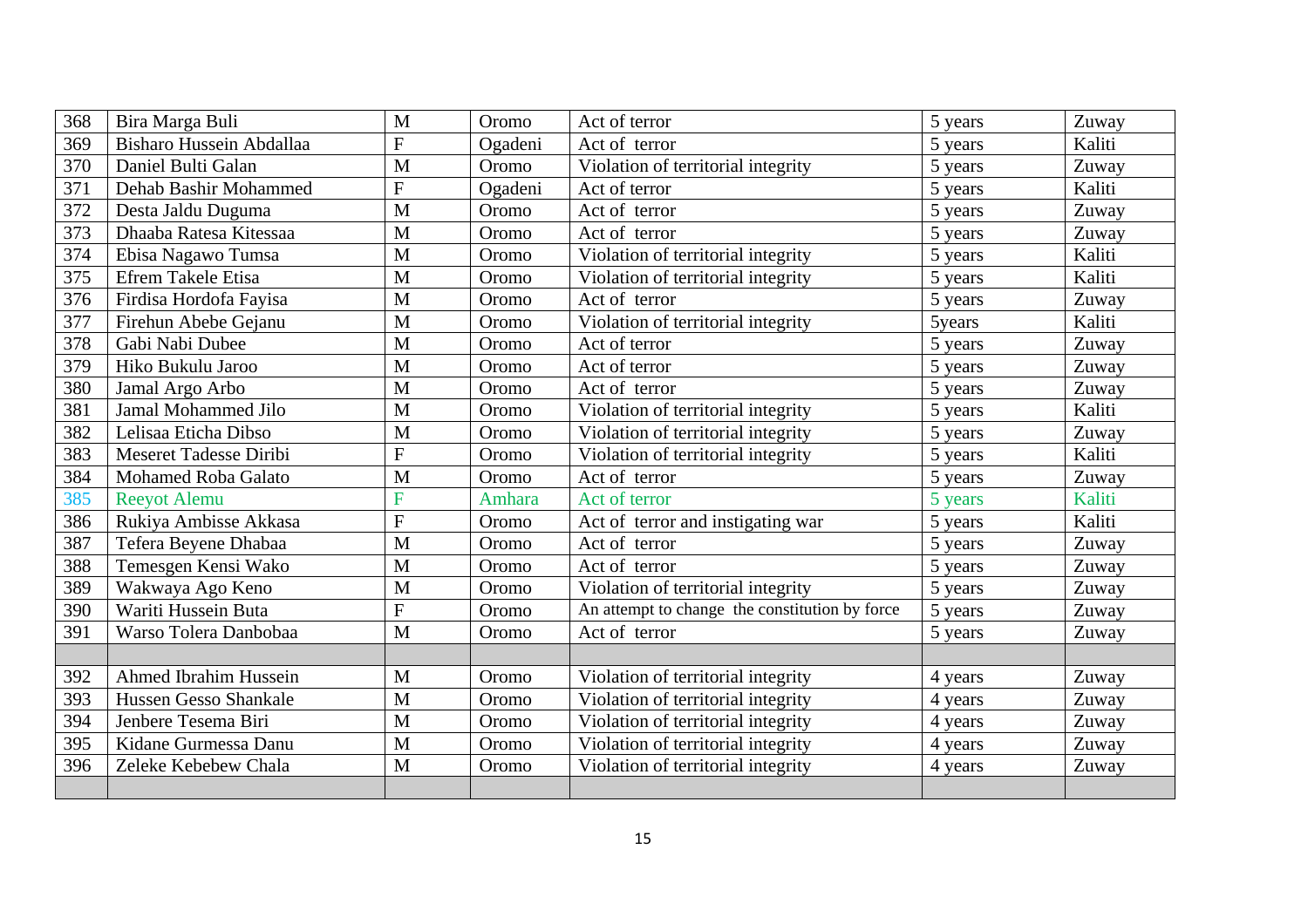| 397 | <b>Ahmed Tahib Abdurazak</b> | M | Gumuz  | Act of terror                                  | 3 years     | Kaliti  |
|-----|------------------------------|---|--------|------------------------------------------------|-------------|---------|
| 398 | Alemayehu Asefa Ayene        | M | Amhara | Act of terror                                  | 3 years     | Zuway   |
| 399 | Arreri Borana Gamada         | F | Oromo  | An attempt to change the constitution by force | 3 Years     | Kaliti  |
| 400 | Ashebir Syoum Tolcha         | M | Oromo  | Violation of territorial integrity             | 3 Years     | Kaliti  |
| 401 | Atsede Emana Kitaba          | F | Oromo  | Violation of territorial integrity             | 3 years     | Kaliti  |
|     |                              |   |        |                                                |             |         |
| 402 | Asa Badu Homa                | M | Oromo  | Violation of territorial integrity             | 2 years     | Kaliti  |
| 403 | Bekele Asfaw Dika            | M | Oromo  | An attempt to change the constitution by force | 2 years     | Kaliti  |
| 404 | Endale Simegn Chekol         | M | Amhara | Act of terror                                  | 2 years     | Kaliti  |
| 405 | Kasahun Adem Fayisa          | M | Oromo  | Act of terror                                  | 2 years     | Kaliti  |
| 406 | Tadele Yeshanew Akalu        | M | Amhara | Act of terror                                  | 2 years     | Kaliti  |
| 407 | Yonata Gamechu Babii         | M | Oromo  | Act of terror                                  | 2 years     | Kaliti  |
|     |                              |   |        |                                                |             |         |
| 408 | Abara Bikila Tolosa          | M | Oromo  | Act of terror                                  | appointment | Kilnito |
| 409 | Abas Adam Hussein            | M | Oromo  | Violation of territorial integrity             | appointment | Kilnito |
| 410 | Abdalla Jabir Arbabi         | M | Nuer   | Violation of territorial integrity             | appointment | Kiinto  |
| 411 | Abdi Haji Musa               | M | Oromo  | Suspected as OLF member                        | appointment | Kilinto |
| 412 | Abdalla Mohammed             | M | Oromo  | Suspected as OLF member                        | appointment | Kilinto |
| 413 | Abdu Iyub                    | M | Oromo  | Suspected as OLF member                        | appointment | Kilinto |
| 414 | Abduraman Mohmed Adam        | M | Oromo  | Violation of territorial integrity             | appointment | Kilnito |
| 415 | Abdurazak Mikael Taro        | M | Oromo  | Violation of territorial integrity             | appointment | Kilnito |
| 416 | Aberra Bikila Tolossa        | M | Oromo  | Suspected as OLF member                        | appointment | Kilnito |
| 417 | Abraham Tesfaye              | M | Oromo  | Suspected as OLF member                        | appointment | Kilinto |
| 418 | Aden Ali Boru                | M | Oromo  | Violation of territorial integrity             | appointment | Kilnito |
| 419 | Adugna Lamessa Begna         | M | Oromo  | Act of terror                                  | appointment | Kilnito |
| 420 | Ahmed Adam                   | M | Oromo  | Suspect of being OLF member                    | appointment | Kilinto |
| 421 | Ahmed Atahir Ismael          | M | Nuer   | Violation of territorial integrity             | appointment | Kilinto |
| 422 | Ahmed Kadir Aliyroba         | M | Oromo  | Violation of territorial integrity             | appointment | Kilinto |
| 423 | Alemayehu Belete             | M | Oromo  | Suspected as OLF member                        | appointment | Kilinto |
| 424 | Alemayehu Garomsa            | M | Oromo  | Suspected as OLF member                        | appointment | Kilnito |
| 425 | Alemayehu Tolosa Liban       | M | Oromo  | Suspected as OLF member                        | appointment | Kilnito |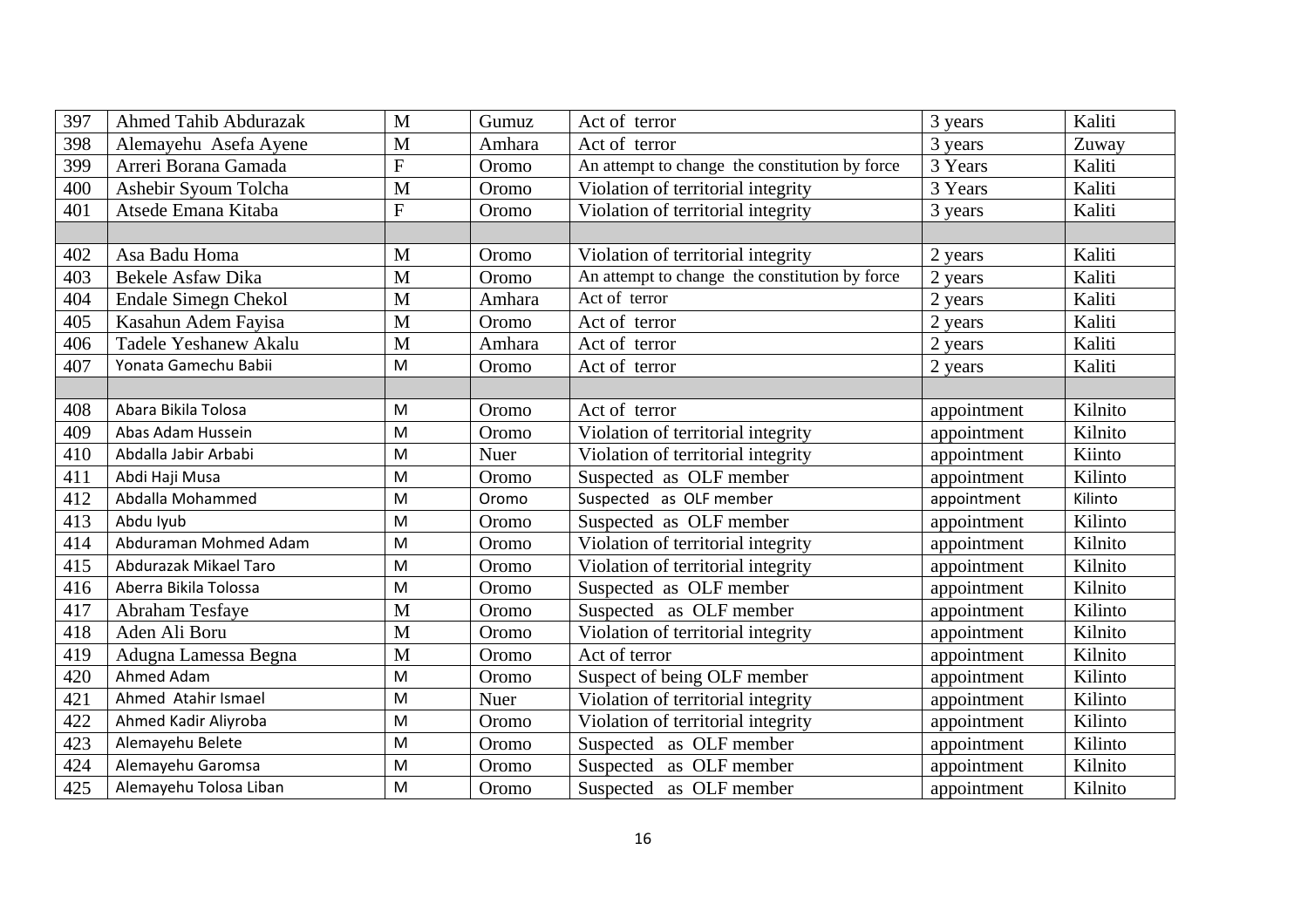| 426 | Alima Ali Mohammed         | F | Oromo | Violation of territorial integrity | appointment  | Kilnito   |
|-----|----------------------------|---|-------|------------------------------------|--------------|-----------|
| 427 | Aman Badaso Irre           | M | Oromo | Act of terror                      | appointment  | Kilnito   |
| 428 | Aman Hussein Said          | M | Oromo | Violation of territorial integrity | appointment  | Kilnito   |
| 429 | Andarge Hailu              | M | Oromo | Suspected as OLF member            | appointment  | Kilinto   |
| 430 | Asfaw Hangaasoo Baati      | M | Oromo | Suspected as OLF member            | appointment  | Kilnito   |
| 431 | Atsedik Ataiba Ahmed       | M | Anuak | Violation of territorial integrity | appointment  | Kilnito   |
| 432 | Awal Abdi                  | M | Oromo | Suspected as OLF member            | appointment  | Kilinto   |
| 433 | Awal Kadir Boru            | M | Oromo | Violation of territorial integrity | appointment  | Kilinto   |
| 434 | <b>Balaye Korme Baisa</b>  | M | Oromo | Suspected as OLF member            | appointment  | Kilnito   |
| 435 | Bashir Daadhii Tulluu      | M | Oromo | Suspected as OLF member            | appointment  | Kilnito   |
| 436 | Bayan Abdurahman Ahmed     | M | Oromo | Violation of territorial integrity | appointment  | Kilnito   |
| 437 | Bayisa Daba Lata           | M | Oromo | Act of terror                      | appointment  | Maikelawi |
| 438 | Boontuu Wadaay Buuraa      | F | Oromo | Suspected as OLF member            | appointment  | Kilnito   |
| 439 | <b>Bulcha Soressa Guye</b> | M | Oromo | Suspected as OLF member            | appointment  | Kilnito   |
| 440 | Degefe Waktola Fite        | M | Oromo | Act of terror                      | appointment  | Kilnito   |
| 441 | Deksiisa Gobana Wariyo     | M | Oromo | Act of terror                      | appointement | Makelawi  |
| 442 | Diriba Mashasha Tsadik     | M | Oromo | Violation of territorial integrity | appointment  | Kilnito   |
| 443 | Duubaa Galgalo Dayyuu      | M | Oromo | Act of terror                      | appointment  | Maikelawi |
| 444 | Elias Mucha Abdulahi       | M | Oromo | Violation of territorial integrity | appointment  | Kilnito   |
| 445 | Eden Ali Boru              | F | Oromo | Violation of territorial integrity | appointment  | KIlnito   |
| 446 | Fayisa Jaka Abdissa        | M | Oromo | Act of terror                      | appointment  | Makelawi  |
| 447 | Fayisa Abera Dabale        | M | Oromo | Violation of territorial integrity | appointment  | KIlnito   |
| 448 | Gabisa Gamachu Baki        | M | Oromo | Instigating war                    | appointment  | Kilnito   |
| 449 | Gadisa Bayene Banti        | M | Oromo | Violation of territorial integrity | appointment  | Kilnito   |
| 450 | Galmaa Wariyo Huka         | M | Oromo | Violation of territorial integrity | appointment  | Kilnito   |
| 451 | Gamachu Amishu Galgalo     | M | Oromo | Suspected as OLF member            | appointment  | Kilnito   |
| 452 | Gezahegn Adunga Robi       | M | Oromo | Instigating war                    | appointment  | Kilnito   |
| 453 | Gezahegn Ibrahim Tedecha   | M | Oromo | Act of terror                      | appointment  | Maikelawi |
| 454 | Gulumaa Boruu Kirole       | M | Oromo | Violation of territorial integrity | appointment  | Kilnito   |
| 455 | <b>Gutu Mulis Gadafa</b>   | M | Oromo | Suspected as OLF member            | appointment  | Kilnito   |
| 451 | Guyyee KosiiGudinaa        | M | Oromo | Act of terror                      | appointment  | Maikelawi |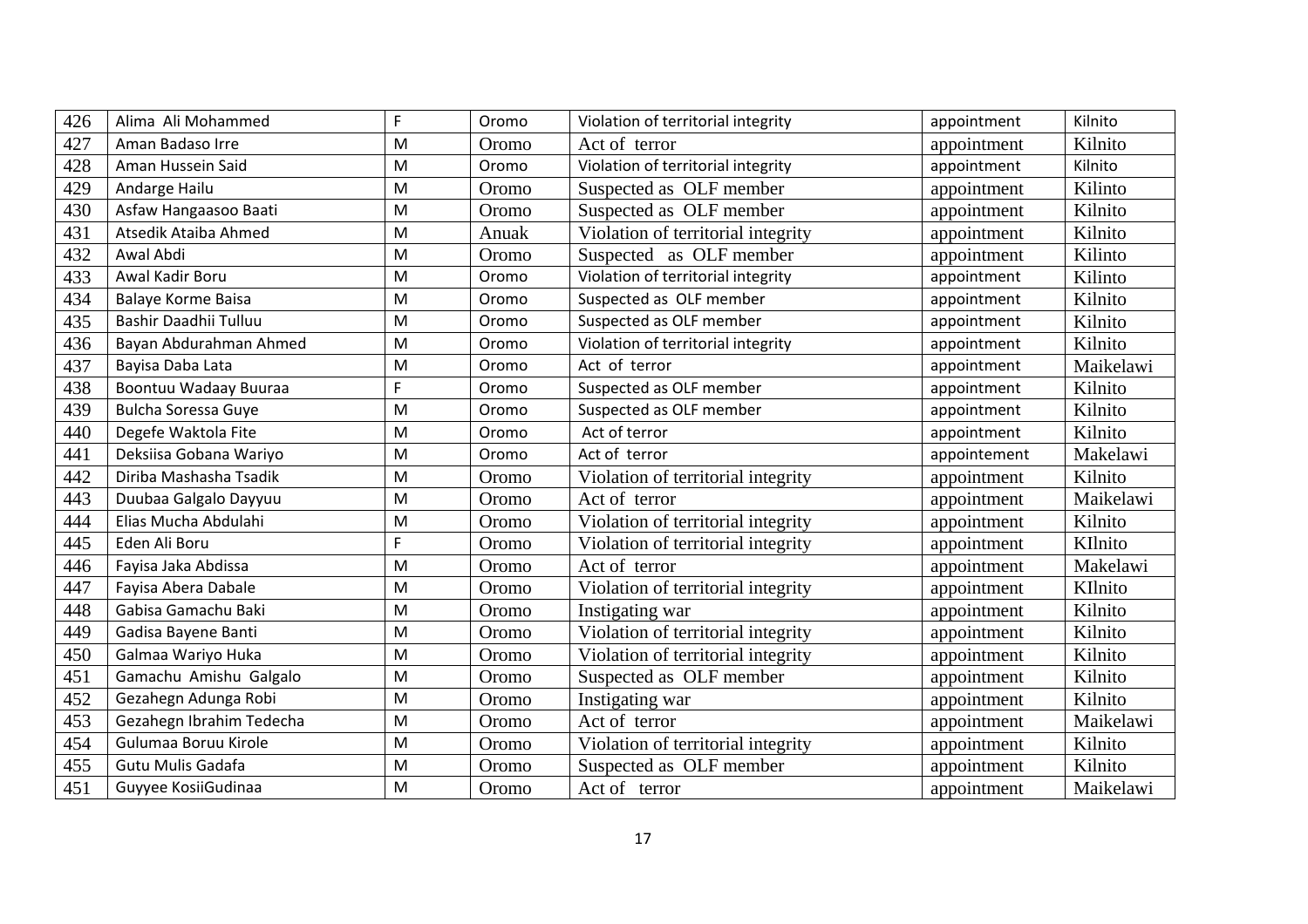| 452 | Guyyuu Bilaa Guyyuu       | M | Oromo   | Act of terror                      | appointment | Maikelawi  |
|-----|---------------------------|---|---------|------------------------------------|-------------|------------|
| 453 | Habibi Hussein Chinkesso  | M | Oromo   | Violation of territorial integrity | appoinment  | Kilnito    |
| 454 | Haileyesus Zewde Nebiyu   | M | Oromo   | Act of terror                      | appointment | Kilnto     |
| 455 | Hassan Aman Sagge         | M | Oromo   | Suspected as OLF member            | appointment | Kilnito    |
| 456 | Hassan Mohammed Usman     | M | Oromo   | Suspected as OLF member            | appointment | Kilnito    |
| 457 | Hirpha Dube Deekam        | M | Oromo   | Suspected as OLF member            | appointment | Kilnito    |
| 458 | Huka Dida Halake          | M | Oromo   | Act of terror                      | appointment | Kilnito    |
| 459 | Hussein Bariso Godanaa    | M | Oromo   | Suspected as OLF member            | appointment | Kilnito    |
| 460 | Hussein Jado Akallo       | M | Oromo   | Act of terror                      | appointment | Maikelawi  |
| 461 | Hussein Hassen Abdella    | M | Ogadeni | Violation of territorial integrity | appointment | Maikelawi  |
| 462 | Hussein Kasim             | M | Oromo   | Suspected as OLF member            | appointment | Kilinto    |
| 463 | Hussein Malim Adam        | M | Oromo   | Violation of territorial integrity | appointment | Kilnito    |
| 464 | Ibrahim Abdi Dir          | M | Amhara  | Violation of territorial integrity | appointment | Kilinto    |
| 465 | Ibrahim Rashid Bakar      | M | Oromo   | Act of terror                      | appointment | Kilnito    |
| 466 | Ibrahim Tamam Ali         | M | Oromo   | Violation of territorial integrity | appointment | Kilnito    |
| 467 | Isayas Berhan Woldegebrel | M | Tigray  | Violation of territorial integrity | appointment | Maikelawi  |
| 468 | Ismael Galchu Armiye      | M | Oromo   | Violation of territorial integrity | appointment | Kilnito    |
| 469 | Itana Sambata Tucho       | M | Oromo   | Suspected as OLF member            | appointment | Kilnito    |
| 470 | Jafar Badhanee Arado      | M | Oromo   | Violation of territorial integrity | appointment | Kilnito    |
| 471 | Jamal Galgalo Chorka      | M | Oromo   | Act of terror                      | appointment | Maikelawi  |
| 472 | Jarso Boru Raaree         | M | Oromo   | Suspected as OLF member            | appointment | Kilnito    |
| 473 | Jatani Garbolee Jatani    | M | Oromo   | Violation of territorial integrity | appointment | Kilnito    |
| 474 | Jumua Rufael Amin         | M | Anuak   | Violation of territorial integrity | appointment | Maikelawi  |
| 475 | Kadir Hassen Ibrahim      | M | Oromo   | Act of terror                      | appointment | Kilnito    |
| 476 | Kadir Zinabu Ababulgu     | M | Oromo   | Act of terror                      | appointment | Kilnito    |
| 477 | Kafala Faxana Gebeyhu     | M | Oromo   | Suspected as OLF member            | appointment | Kilnito    |
| 478 | Kaanuu Gunos Demisse      | M | Oromo   | Suspected as OLF member            | appointment | Kilnito    |
| 479 | Kelifa Ahmed Hassen       | M | Ogadeni | Violation of territorial integrity | appointment | Maikelawi  |
| 480 | Kelil Kanchare Tibsso     | M | Oromo   | Act of terror                      | appointment | Maikelawi  |
| 481 | Lelisa Mamo Boter         | M | Oromo   | Instigating war                    | appointment | Kilnito    |
| 482 | Lelisa Olika              | M | Oromo   | Suspected as OLF member            | appointment | Torhayloch |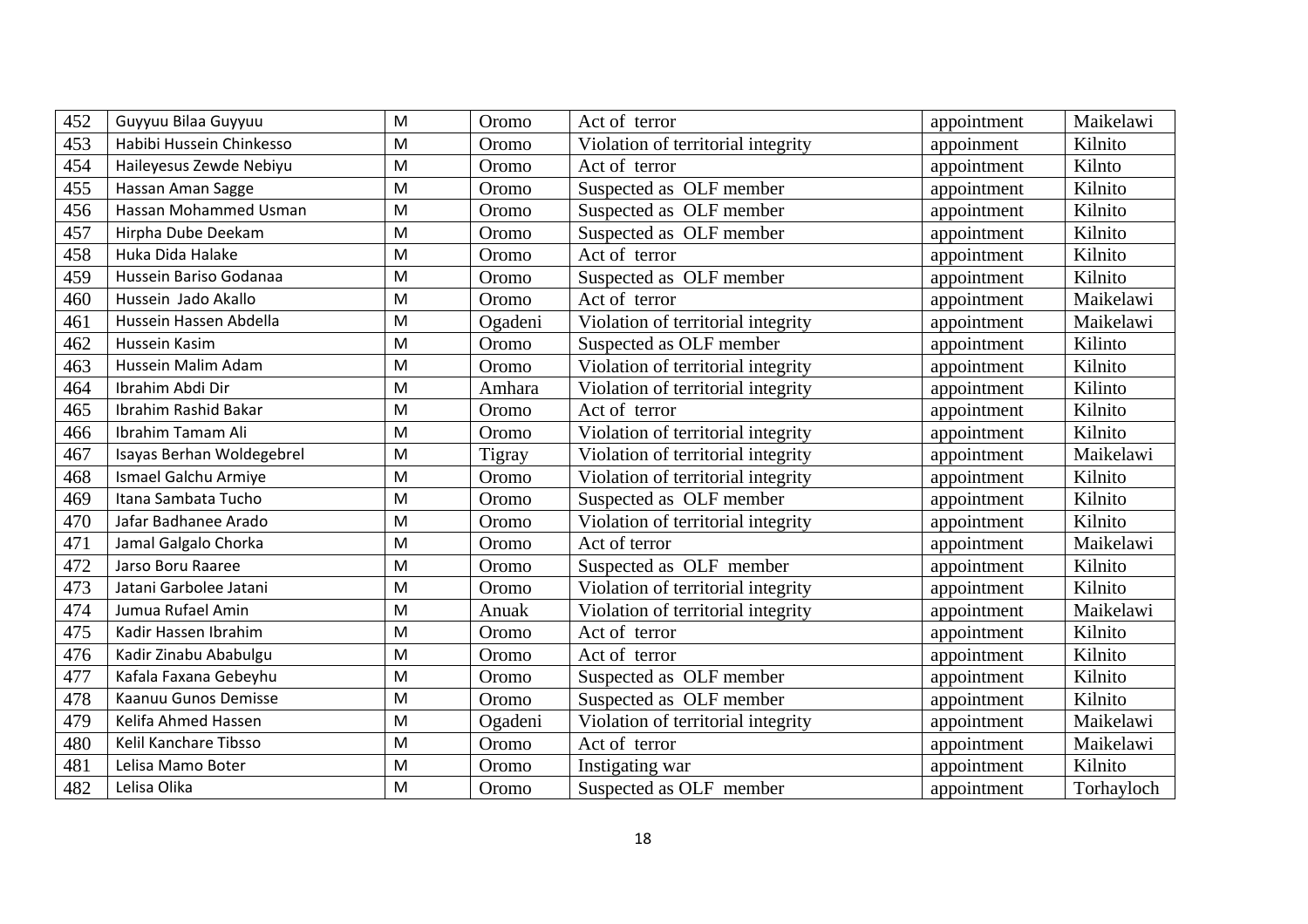| 483 | Lijalem Tadesse Hawi      | M | Oromo   | Suspect of being OLF member        | appointment | Kilnito    |
|-----|---------------------------|---|---------|------------------------------------|-------------|------------|
| 484 | Mazgabu Dabala Wakjira    | M | Oromo   | Suspect of being OLF member        | appointment | Kilnito    |
| 485 | Melecha Huka Tesso        | M | Oromo   | Violation of territorial integrity | appointment | Kilnito    |
| 486 | Mendasil Mengistu Bizuneh | M | Oromo   | Act of terror                      | appointment | Maikelawi  |
| 487 | Mengistu Gamada Biru      | M | Oromo   | Act of terror                      | appointment | Kilnito    |
| 488 | Megersa Garoma wakene     | M | Oromo   | Violation of territorial integrity | appointment | Kilinito   |
| 489 | Merga Daba Luba           | M | Oromo   | Act of terror                      | appointment | Maikelawi  |
| 490 | Milkesa Wakjira Gamada    | M | Oromo   | Suspected as OLF member            | appointment | Kilnito    |
| 491 | Mohammed Dusaa Baatii     | M | Oromo   | Violation of territorial integrity | appointment | Maikelawi  |
| 492 | Mohmedfetin Mohamed Ahmed | M | Ogadeni | Violation of territorial integrity | appointment | Maikelawi  |
| 493 | Mohammed Gada Birmaji     | M | Oromo   | Act of terror                      | appointment | Maikelawi  |
| 494 | Mohammed Hassen Adem      | M | Oromo   | Instigating war                    | appointment | Makelawi   |
| 495 | Mohammed Hussein Wade     | M | Oromo   | Violation of territorial integrity | appointment | Kilnito    |
| 496 | Mohammed Salim Wako       | M | Oromo   | Suspected as OLF member            | appointment | Kilnito    |
| 497 | Mulatu Abdisa Gobana      | M | Oromo   | Suspected as OLF member            | appointment | Kilnito    |
| 498 | Muktar Usman Harbe        | M | Oromo   | Suspected as OLF member            | appointment | Kilnito    |
| 499 | Musa Omar Wadiya          | M | Oromo   | Act of terror                      | appointment | Kilnito    |
| 500 | Najib Taha Haji Hussen    | M | Oromo   | Violation of territorial integrity | appointment | Kilnito    |
| 501 | Nasirdin Ahmed Hunde      | M | Oromo   | Violation of territorial integrity | appointment | Kilnito    |
| 502 | Obang Alucho Achaw        | M | Anuak   | Violation of territorial integrity | appointment | Maikelawi  |
| 503 | <b>Obang Ungaom Abala</b> | M | Anuak   | Violation of territorial integrity | appointment | Maikelawi  |
| 504 | Shalaka Basha Gizaw       | M | Oromo   | Suspected as member of OLF         | appointment | Kilinto    |
| 505 | Shazaliik Shek Bakarii    | M | Oromo   | Suspected as member of OLF         | appointment | Torhayloch |
| 506 | Sahara Galgalo Elema      | F | Oromo   | Violating territorial integrity    | appointment | Kilnito    |
| 507 | Samson Alemu Kitesa       | M | Oromo   | Suspected as OLF member            | appointment | Kilnito    |
| 508 | Shume Adam Ahmed          | M | Oromo   | Act of terror                      | appointment | Kilnito    |
| 509 | Soresa Dabala Galcha      | M | Oromo   | Suspected as OLF member            | appointment | Kilnito    |
| 510 | Sultan Abdala Uguto       | M | Oromo   | Violating territorial integrity    | appointment | Kilnito    |
| 511 | <b>Tamirat Ragassa</b>    | M | Oromo   | Suspected as OLF member            | appointment | Kilinto    |
| 512 | Tamiru Gumoro Galata      | M | Oromo   | Act of terror                      | appointment | Maikelawi  |
| 513 | Tarfesa Magarsa Hunde     | M | Oromo   | Suspected as OLF member            | appointment | Kilmnto    |